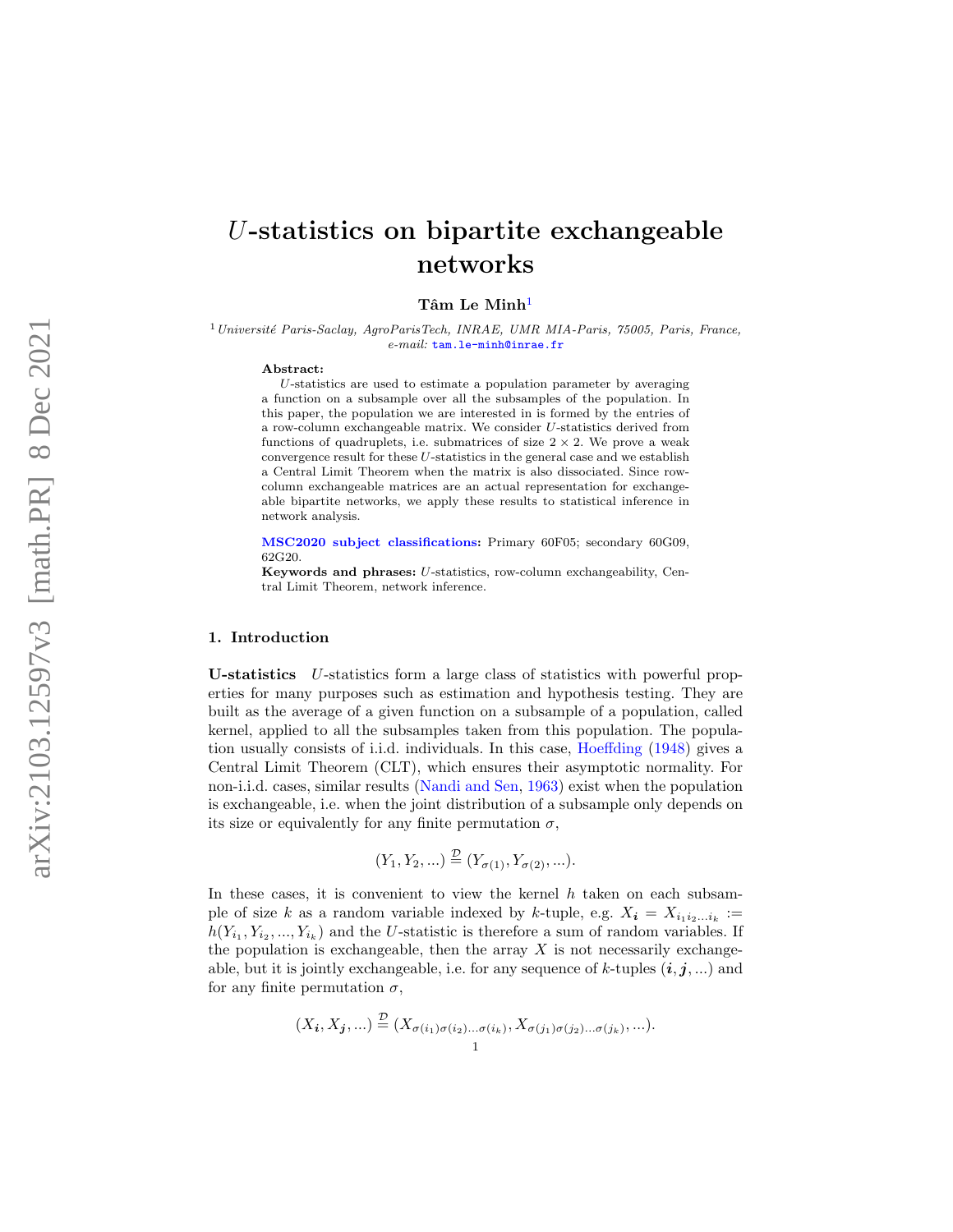A CLT exists for sums of jointly exchangeable variables, which has been proven by [Eagleson and Weber](#page-28-2) [\(1978\)](#page-28-2).

RCE matrices In our paper, we are interested in a more complex invariance structure in the data. In network analysis, the exchangeability of all the entries of the adjacency matrix Y means that all the edges are exchangeable. For data such as social or ecological interaction networks, one may rather consider the exchangeability of the nodes of the networks.

In bipartite networks, featuring two types of nodes, interactions can only happen between nodes of different types. Then, on the adjacency matrix  $Y$ , the rows and the columns represent the two different types of individual and each entry  $Y_{ij}$  represents the interaction between the individuals i (of type 1) and j (of type 2).

If the nodes of the same type are exchangeable, then the rows and columns of Y are separately exchangeable. This property on Y is called row-column exchangeability (RCE). Denoting  $\mathbb{S}_n$  the symmetric group of order n, we say that Y is a RCE matrix if for any  $\Phi = (\sigma_1, \sigma_2) \in \mathbb{S}_m \times \mathbb{S}_n$ ,

$$
\Phi Y \stackrel{\mathcal{D}}{=} Y,
$$

where  $\Phi Y := (Y_{\sigma_1(i)\sigma_2(i)})_{1 \leq i \leq m, 1 \leq j \leq n}$ .

The WBEDD model As an example of model for RCE matrices, we consider two versions of the Weighted Bipartite Expected Degree Distribution (WBEDD) model, which is a weighted, bipartite and exchangeable extension of the Expected Degree Sequence model [\(Chung and Lu,](#page-28-3) [2002;](#page-28-3) [Ouadah, Latouche and](#page-28-4) [Robin,](#page-28-4) [2021\)](#page-28-4). For binary graphs, the degree of a node is the number of edges that stem from it. For weighted graphs, the equivalent notion is the sum of the weights of these edges. It is sometimes called node strength [\(Barrat et al.,](#page-28-5) [2004\)](#page-28-5), but we will simply refer to it as node weight. The WBEDD model draws the node weights from two distributions, characterised by real functions  $f$  and  $g$ . The expected edge weights  $Y_{ij}$  are then proportional to the expected weights of the involved nodes. The model can be written as

$$
\xi_i, \eta_j \stackrel{iid}{\sim} \mathcal{U}[0,1]
$$
  

$$
Y_{ij} \mid \xi_i, \eta_j \sim \mathcal{L}(\lambda f(\xi_i)g(\eta_j)).
$$

where  $\mathcal L$  is a family of probability distributions over positive real numbers such that the expectation of  $\mathcal{L}(\mu)$  is  $\mu$  and f and g are normalized by the condition  $\int f = \int g = 1$ . Conditionnally to  $\lambda$ ,  $U_i$  and  $V_j$ , the expected weight of the *i*-th row is  $\lambda f(U_i)$  and the expected weight of the *j*-th column is  $\lambda g(V_i)$ . Consequently,  $\lambda$  is the mean intensity of the network. The two versions of the WBEDD are:

**Version 1**  $\lambda$  is constant, **Version 2**  $\lambda$  is a positive random variable.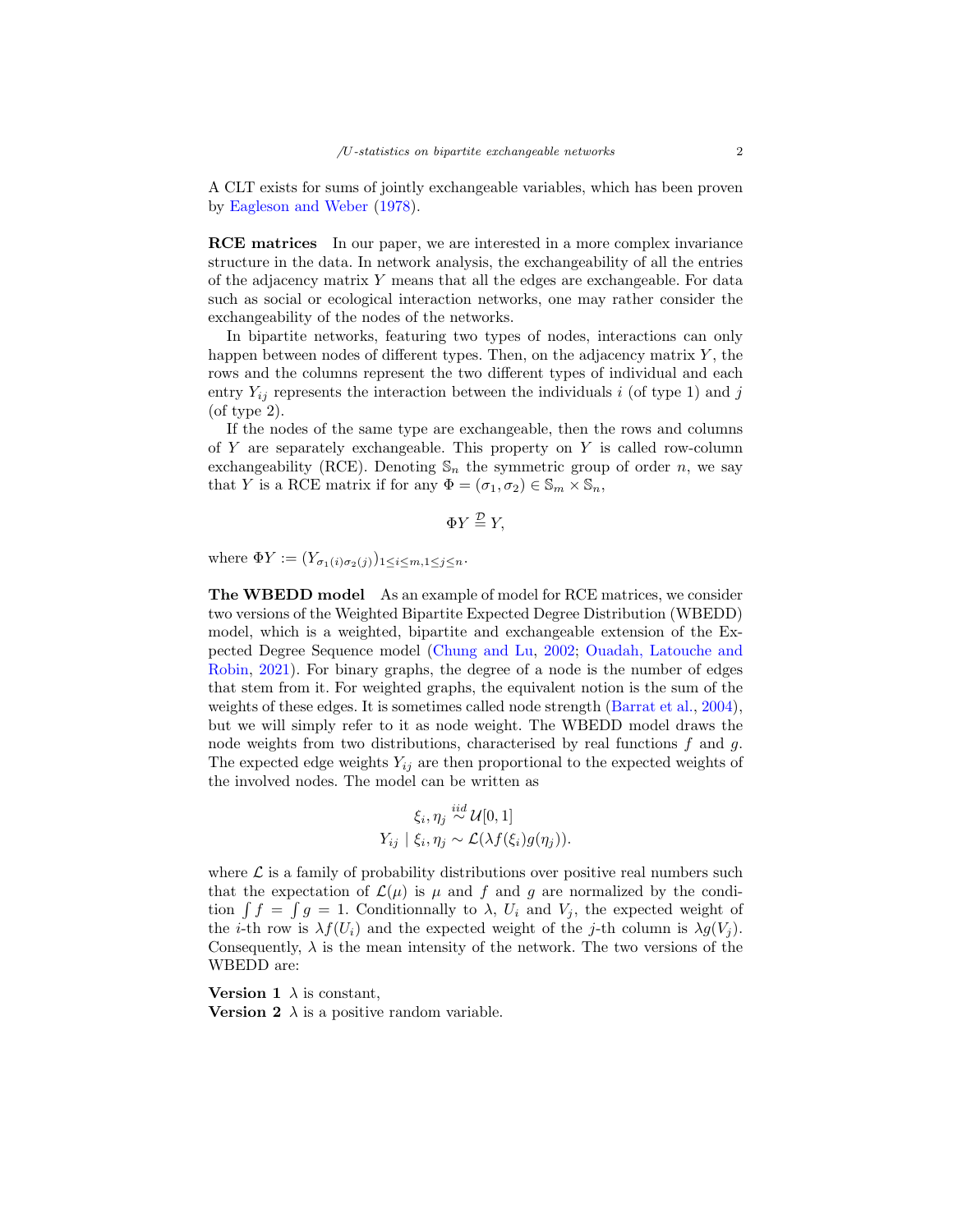**Contribution** Our contribution applies to RCE matrices Y of size  $m \times n$ . We consider U-statistics based on submatrices of size  $2 \times 2$ , that we call quadruplets

$$
Y_{\{i_1,i_2;j_1,j_2\}} := \begin{pmatrix} Y_{i_1j_1} & Y_{i_1j_2} \\ Y_{i_2j_1} & Y_{i_2j_2} \end{pmatrix}
$$

Their kernels are real functions h over quadruplets which present the following symmetry property : for any matrix  $Y$ ,

<span id="page-2-1"></span>
$$
h(Y_{\{1,2;1,2\}}) = h(Y_{\{2,1;1,2\}}) = h(Y_{\{1,2;2,1\}}) = h(Y_{\{2,1;2,1\}}). \tag{1}
$$

.

Applied to a matrix of size  $m \times n$ , a quadruplet U-statistic is then defined by

$$
U_{m,n}^{h} = {m \choose 2}^{-1} {n \choose 2}^{-1} \sum_{\substack{1 \leq i_1 < i_2 \leq m \\ 1 \leq j_1 < j_2 \leq n}} h(Y_{\{i_1, i_2; j_1, j_2\}}),
$$

where  $\binom{m}{2}$  is the number of 2-combinations from m elements. For simplicity, we denote

$$
X_{[i_1,i_2,j_1,j_2]} := h(Y_{\{i_1,i_2,j_1,j_2\}}).
$$

However, contrarily to the case where  $Y$  is fully exchangeable,  $X$  is not jointly exchangeable due to the more complex structure of invariance of Y. Therefore, the result of [Eagleson and Weber](#page-28-2) [\(1978\)](#page-28-2) does not apply to our U-statistics. Our aim is to establish a weak convergence theorem similar to that of [Eagleson](#page-28-2) [and Weber](#page-28-2) [\(1978\)](#page-28-2), but for our quadruplet U-statistics over RCE matrices. From that, we derive a CLT result in the case where the RCE matrices are dissociated, i.e. any of its submatrices with disjoint indexing sets are independent.

Finally, we apply our results to bipartite weighted network analysis. We explain the implications of the two versions of the WBEDD model and how our theorems apply to both of them. We suggest a method to perform statistical inference on these models using quadruplet  $U$ -statistics and we discuss how one can extend it.

Outline The weak convergence theorem in the general case and the CLT in the dissociated case are presented and proven in Section [2.](#page-2-0) We shed further light on the difference between the dissociated and the non-dissociated cases using the Aldous-Hoover representation theorem. Section [3](#page-7-0) gives some examples of application of the CLT to statistical inference on network data.

# <span id="page-2-0"></span>2. Main result

#### 2.1. Asymptotic framework

Our results apply in an asymptotic framework where the numbers of rows and columns of Y grow at the same rate, i.e.  $m/(m+n) \to c$  and at each step, only one row or one column is added to the matrix  $Y$ . Now, we build a sequence of dimensions  $(m_N, n_N)_{N>1}$  that satisfies these conditions.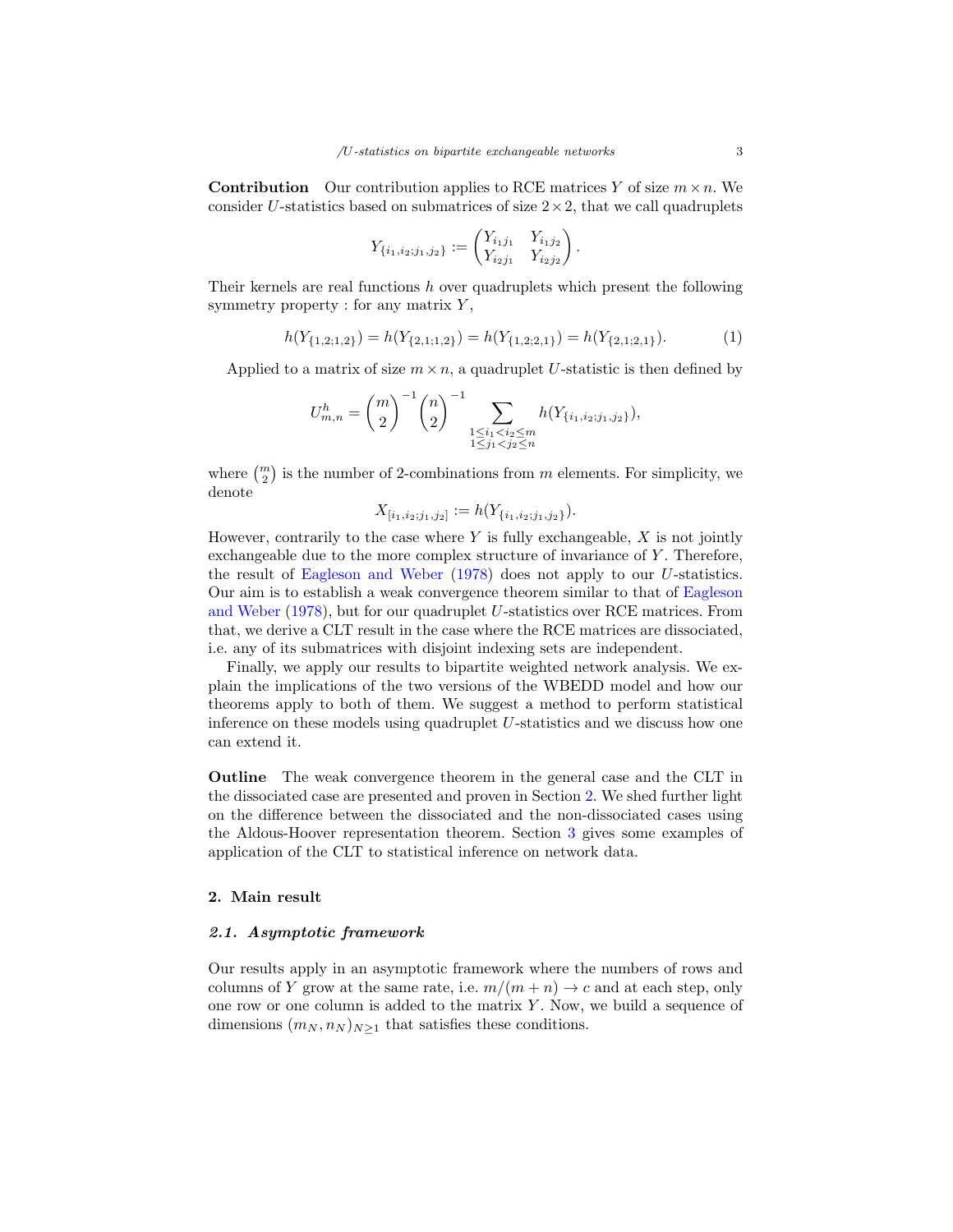<span id="page-3-0"></span>Definition 2.1 (Sequences of dimensions). Let  $c$  be an irrational number such that  $0 < c < 1$ . For all  $N \in \mathbb{N}$ , we define  $m_N = 2 + |c(N + 1)|$  and  $n_N =$  $2 + |(1 - c)(N + 1)|$ , where  $|\cdot|$  is the floor function.

**Proposition 2.2.**  $m_N$  and  $n_N$  satisfy:

<span id="page-3-2"></span>1.  $\frac{m_N}{m_N + n_N} \xrightarrow[N \to \infty]{} c,$ 2.  $m_N + n_N = 4 + N$ , for all  $N \in \mathbb{N}$ .

Corollary 2.3. At each iteration  $N \in \mathbb{N}^*$ , one and only one of these two propositions is true:

<span id="page-3-3"></span>1.  $m_N = m_{N-1} + 1$  and  $n_N = n_{N-1}$ , 2.  $n_N = n_{N-1} + 1$  and  $m_N = m_{N-1}$ .

Throughout the paper, only sequences satisfying Definition [2.1](#page-3-0) are considered. Such sequences  $m_N$  and  $n_N$  satisfy the desired growth conditions (proof given in Appendix [A\)](#page-16-0). We define the sequence of U-statistics as  $U_N^h := U_{m_N,n_N}^h$ .

#### 2.2. Theorems

We establish the following results on the asymptotic behaviour of U-statistics over RCE matrices.

<span id="page-3-1"></span>**Theorem 2.4** (Main theorem). Let Y be a RCE matrix. Let h be a quadruplet kernel such that  $\mathbb{E}[h(Y_{\{1,2;1,2\}})^2] < \infty$ . Let  $\mathcal{F}_N = \sigma((U_{kl}^h, k \geq m_N, l \geq n_N))$  and  $\mathcal{F}_{\infty} := \bigcap_{N=1}^{\infty} \mathcal{F}_N$ . Set  $U_{\infty}^h = \mathbb{E}[h(Y_{\{1,2;1,2\}})|\mathcal{F}_{\infty}]$  and

$$
V = \frac{4}{c} \text{Cov}\big(h(Y_{\{1,2;1,2\}}), h(Y_{\{1,3;3,4\}}) | \mathcal{F}_{\infty}\big) + \frac{4}{1-c} \text{Cov}\big(h(Y_{\{1,2;1,2\}}), h(Y_{\{3,4;1,3\}}) | \mathcal{F}_{\infty}\big).
$$

If  $V$  is positive, then

$$
\sqrt{N}(U_N^h - U_\infty^h) \xrightarrow[N \to \infty]{\mathcal{D}} W,
$$

where W is a random variable with characteristic function  $\phi(t) = \mathbb{E}[\exp(-\frac{1}{2}t^2V)].$ 

Theorem [2.4](#page-3-1) states that the limit distribution of  $\sqrt{N}(U_N^h-U_\infty^h)$  is a mixture of Gaussians, but we see that if  $V$  is constant, then it is a simple Gaussian. Next or Gaussians, but we see that if *V* is constant, then it is a simple Gaussian. Next<br>we identify a class of models where the limiting distribution of  $\sqrt{N}(U_N^h - U_\infty^h)$ is a simple Gaussian.

Definition 2.5. Y is a dissociated matrix if and only if  $(Y_{ij})_{1 \leq i \leq m', 1 \leq j \leq n'}$  is independent of  $(Y_{ij})_{m' < i \leq m, n' < j \leq n}$ , for all m' and n' such that  $1 \leq m' \leq m-1$ and  $1 \leq n' \leq n-1$ .

In other words, Y is dissociated if submatrices that are not sharing any row or column are independent. Now we claim the following extension to Theorem [2.4](#page-3-1) for dissociated RCE matrices.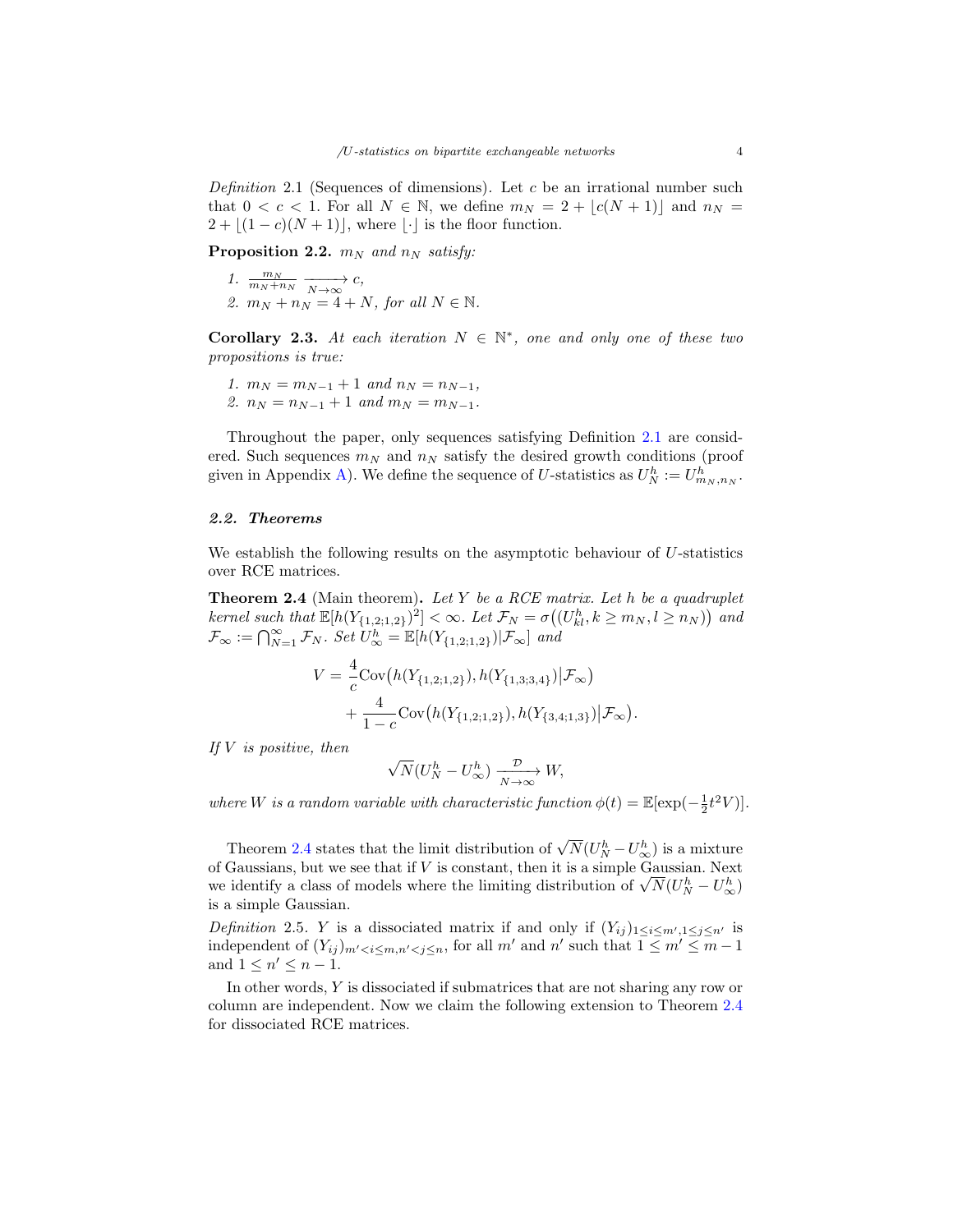**Theorem 2.6.** In addition to the hypotheses of Theorem [2.4,](#page-3-1) if Y is dissociated, then  $U^h_{\infty}$  and V are constant and

$$
\sqrt{N}(U_N^h - U_\infty^h) \xrightarrow[N \to \infty]{\mathcal{D}} \mathcal{N}(0, V),
$$

More precisely,

<span id="page-4-0"></span>1. 
$$
U^h_{\infty} = \mathbb{E}[h(Y_{\{1,2;1,2\}})],
$$
  
2.  $V = \frac{4}{c} \text{Cov}(h(Y_{\{1,2;1,2\}}), h(Y_{\{1,3;3,4\}})) + \frac{4}{1-c} \text{Cov}(h(Y_{\{1,2;1,2\}}), h(Y_{\{3,4;1,3\}})).$ 

#### 2.3. The Aldous-Hoover theorem

We shall explain this result in the light of the Aldous-Hoover representation theorem. Theorem 1.4 of [Aldous](#page-28-6) [\(1981\)](#page-28-6) states that for any RCE matrix  $Y$ , there exists a real function f such that if we denote  $Y_{ij}^* = f(\alpha, \xi_i, \eta_j, \zeta_{ij})$ , for  $1 \leq i, j < \infty$ , where the  $\alpha, \xi_i, \eta_j$  and  $\zeta_{ij}$  are i.i.d. random variables with uniform distribution over  $[0, 1]$ , then

 $Y \stackrel{\mathcal{D}}{=} Y^*$ .

It is possible to identify the role of each of the random variables involved in the representation theorem. We notice that each  $Y_{ij}$  is determined by  $\alpha, \xi_i, \eta_j$ and  $\zeta_{ij}$ .  $\zeta_{ij}$  is entry-specific while  $\xi_i$  is shared by all the entries involving the row i and  $\eta_j$  by the ones involving the column j. Therefore, the  $\xi_i$  and  $\eta_j$  represent the contribution of each individual of type 1 and type 2 of the network, i.e. each row and column of the matrix. These contributions are i.i.d., which makes the network exchangeable. Finally,  $\alpha$  is global to the whole network and shared by all entries.

Proposition 3.3 of [Aldous](#page-28-6) [\(1981\)](#page-28-6) states that if Y is dissociated, then  $Y^*$  can be written without  $\alpha$ , i.e. it is of the form  $Y_{ij}^* = f(\xi_i, \eta_j, \zeta_{ij})$ , for  $1 \leq i, j < \infty$ . In this case, because the  $\xi_i$ ,  $\eta_j$  and  $\zeta_{ij}$  are i.i.d., averaging with the U-statistic over an increasing number of nodes nullifies the contribution of each individual interaction  $(\zeta_{ij})$  and node  $(\xi_i \text{ and } \eta_j)$ . In the general case, i.e. when Y is not dissociated, then conditionally on  $\alpha$ , Y is dissociated. It is easy to see that the mixture of Gaussians from Theorem [2.4](#page-3-1) results from this conditioning.

We can also state with ease that Theorem  $2.4$  can be applied to matrices Y generated by the two versions of the WBEDD model. Theorem [2.6](#page-4-0) only applies to Version 1, where the matrix is dissociated. Indeed, we see that in both models conditionally on  $\lambda$ , the expected mean of the interactions of any submatrix is λ. Therefore any 2 submatrices are independent if λ is constant. We could also have noticed that  $\lambda$  is determined by the  $\alpha$  from the representation theorem of Aldous-Hoover.

In practice, dissociated exchangeable random graph models are widely spread. Notably, a RCE model is dissociated if and only if it can be written as a Wgraph (or graphon), i.e. it is defined by a distribution  $W$  depending on two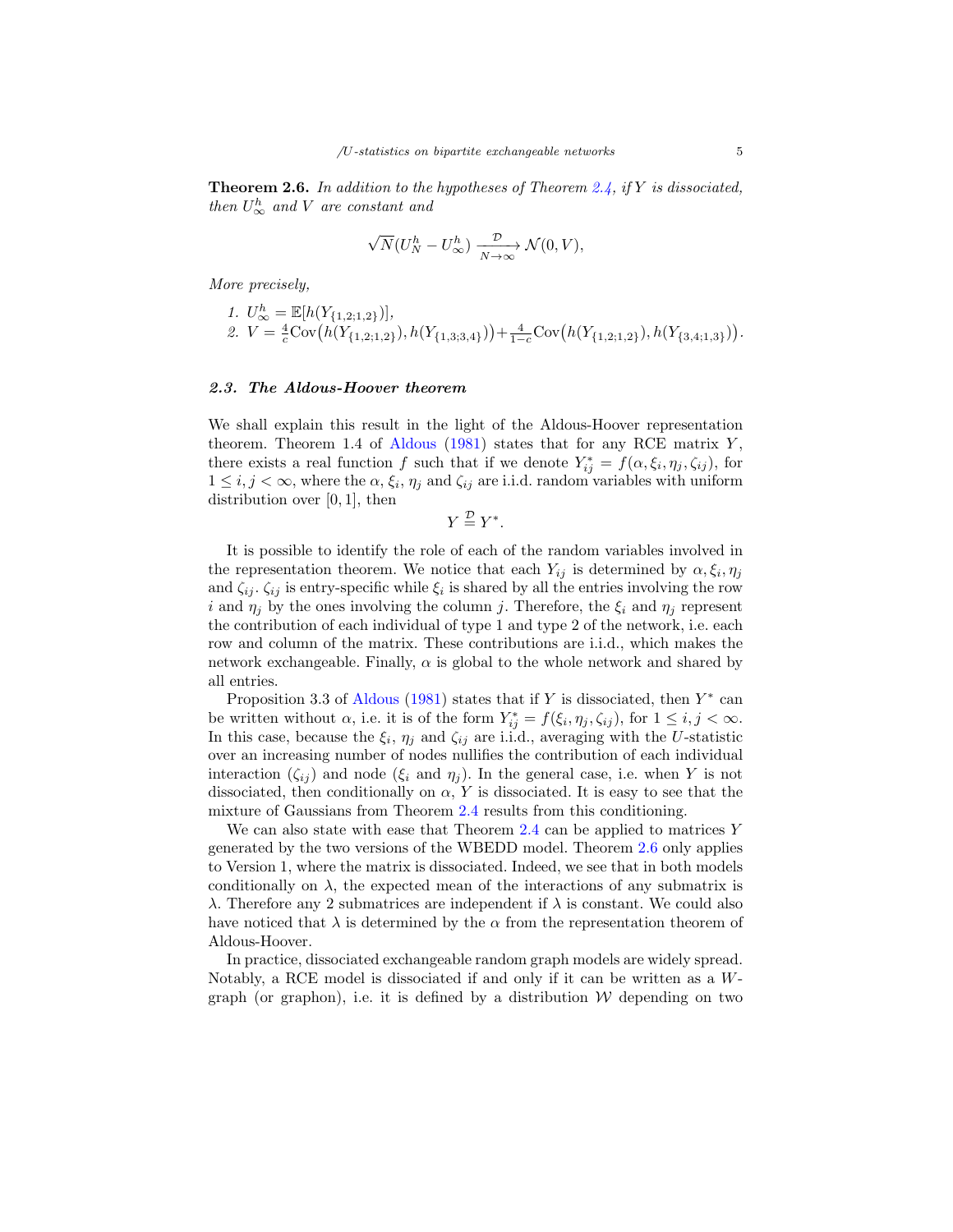parameters in [0, 1] such that for  $1 \leq i, j < \infty$ :

$$
\xi_i, \eta_j \stackrel{i.i.d.}{\sim} \mathcal{U}[0,1]
$$

$$
Y_{ij} \mid \xi_i, \eta_j \sim \mathcal{W}(\xi_i, \eta_j)
$$

In this definition, it is easy to recognize the variables from the representation theorem of Aldous-Hoover. We simply identify the  $\xi_i$  and  $\eta_j$ , then it suffices to take  $\phi_{\xi_i,\eta_j}^{-1}$  the inverse distribution function of  $W(\xi_i,\eta_j)$  to see that defining the dissociated RCE matrix  $Y^*$  such that  $Y^*_{ij} = f(\xi_i, \eta_j, \zeta_{ij}) := \phi_{\xi_i, \eta_j}^{-1}(\zeta_{ij})$  fulfills  $Y^* \stackrel{\mathcal{D}}{=} Y$ . It is also straightforward to remark that unlike Version 2, Version 1 of the WBEDD model can be written as a W-graph model, setting  $W(\xi_i, \eta_j) :=$  $\mathcal{L}(\lambda f(\xi_i)g(\eta_j)).$ 

# 2.4. Proof of Theorem [2.4](#page-3-1)

To prove Theorem [2.4,](#page-3-1) we adapt the proof of [Eagleson and Weber](#page-28-2) [\(1978\)](#page-28-2) establishing the asymptotic normality of sums of backward martingale differences. The definition of a backward martingale is reminded in Appendix [B.](#page-17-0)

**Theorem 2.7** [\(Eagleson and Weber,](#page-28-2) [1978\)](#page-28-2). Let  $(M_n, \mathcal{F}_n)_{n \geq 1}$  be a squareintegrable reverse martingale, V a F-measurable, a.s. finite, positive random variable. Denote  $M_{\infty} := \mathbb{E}[M_1 | \mathcal{F}_{\infty}]$  where  $\mathcal{F}_{\infty} := \bigcap_{n=1}^{\infty} \mathcal{F}_n$ . Set  $Z_{nk} := \sqrt{n} (M_k M_{k+1}$ ). If:

<span id="page-5-0"></span>1.  $\sum_{k=n}^{\infty} \mathbb{E}[Z_{nk}^2 | \mathcal{F}_{k+1}] \xrightarrow[n \to \infty]{\mathbb{P}} V$  (asymptotic variances), 2. for all  $\epsilon > 0$ ,  $\sum_{k=n}^{\infty} \mathbb{E}[Z_{nk}^2 \mathbb{1}_{\{|Z_{nk}| > \epsilon\}} | \mathcal{F}_{k+1}] \xrightarrow[n \to \infty]{\mathbb{P}} 0$  (conditional Lindeberg condition),

then  $\sum_{k=n}^{\infty} Z_{nk} = \sqrt{n}(M_n - M_\infty) \xrightarrow[n \to \infty]{\mathcal{D}} W$ , where W is a random variable with characteristic function  $\phi(t) = \mathbb{E}[\exp(-\frac{1}{2}t^2V)].$ 

*Proof of Theorem [2.4.](#page-3-1)* The three steps to apply Theorem [2.7](#page-5-0) to  $(M_N)_{N\geq 1}$  =  $(U_{N}^{h})_{N\geq 1}$  are to show that it is a backward martingale for a well chosen filtration and that it fulfills conditions 1 and 2. The expression of  $V$  is made explicit along the way. More precisely,

- 1. first, defining  $\mathcal{F}_N = \sigma((U_{kl}^h, k \geq m_N, l \geq n_N))$ , Proposition [C.1](#page-17-1) states that  $(U_N^h, \mathcal{F}_N)_{N \geq 1}$  is indeed a square-integrable reverse martingale;
- 2. then, Proposition [D.1](#page-18-0) implies that  $\sum_{K=N}^{\infty} \mathbb{E}[Z_{NK}^2 | \mathcal{F}_{K+1}]$  does converge to a random variable  $V$  with the desired expression ;
- 3. finally, the conditional Lindeberg condition is ensured by Proposition [E.1,](#page-23-0) since from it, we deduce that for all  $\epsilon > 0$ ,  $\sum_{K=N}^{\infty} \mathbb{E}[Z_{NK}^2 1_{\{|Z_{NK}| > \epsilon\}} | \mathcal{F}_{K+1}] \xrightarrow[N \to \infty]{\mathbb{P}}$ 0.

Hence, if V is positive, Theorem [2.7](#page-5-0) can be applied to  $U_N^h$  and we obtain that √  $\overline{N}(U_N^h - U_\infty^h) \xrightarrow[N \to \infty]{\mathcal{D}} W$ , where W is a random variable with characteristic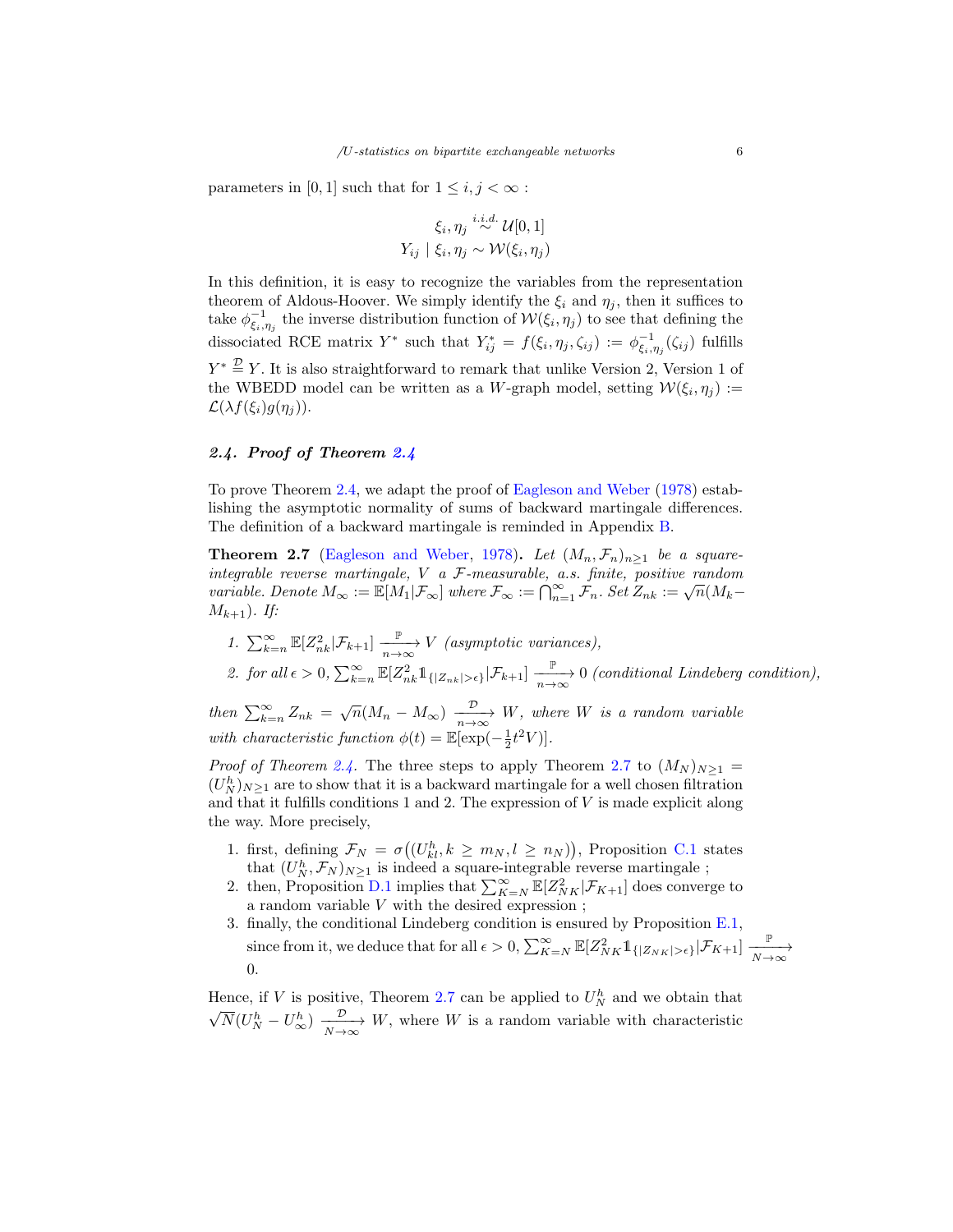function  $\phi(t) = \mathbb{E}[\exp(-\frac{1}{2}t^2V)]$ . The proofs of Propositions [C.1,](#page-17-1) [D.1](#page-18-0) and [E.1](#page-23-0) are provided in Appendices [C,](#page-17-2) [D.](#page-18-1) and [E](#page-23-1) respectively.  $\Box$ 

## 2.5. Proof of Theorem [2.6](#page-4-0)

The proof of Theorem [2.6](#page-4-0) relies on a Hewitt-Savage type zero-one law for events that are permutable in our row-column setup. Therefore, it is useful to define first what a row-column permutable event is. We remind the Aldous-Hoover representation theorem for dissociated RCE matrices as stated earlier: if Y is a dissociated RCE matrix, then its distribution can be written with  $(\xi_i)_{1 \leq i \leq m_N}$ ,  $(\eta_j)_{1\leq j < n_N}$  and  $(\zeta_{ij})_{1\leq i \leq m_N, 1\leq j \leq n_N}$  arrays of i.i.d. random variables.

Then let us consider such arrays of i.i.d. random variables  $(\xi_i)_{1\leq i \leq m_N}, (\eta_j)_{1\leq j \leq n_N}$ and  $(\zeta_{ij})_{1\leq i\leq m_N, 1\leq j\leq n_N}$ . If we were to consider events depending only on them, there is no loss of generality in using the product probability space  $(\Omega_N, \mathcal{A}_N, \mathbb{P}_N)$ , where

$$
\Omega_N = \{ (\omega^{\xi}, \omega^{\eta}, \omega^{\zeta}) : \omega^{\xi} \in \mathbb{R}^{m_N}, \omega^{\eta} \in \mathbb{R}^{n_N}, \omega^{\zeta} \in \mathbb{R}^{m_N n_N} \} = \mathbb{R}^{m_N + n_N + m_N n_N},
$$
  
\n
$$
\mathbb{P}_N = \mu^{m_N + n_N + m_N n_N}.
$$

We then define the action of a row-column permutation on an element of  $\Omega_N$ . Definition 2.8. Let  $\Phi = (\sigma_1, \sigma_2) \in \mathbb{S}_{m_N} \times \mathbb{S}_{n_N}$ . The action of  $\Phi$  on  $\omega \in \Omega_N$  is defined by

$$
\Phi\omega = (\sigma_1\omega^\xi, \sigma_2\omega^\eta, (\sigma_1, \sigma_2)\omega^\zeta)
$$

where  $\sigma_1 \omega^\xi = (\omega_\sigma^\xi)$  $(\xi_{\sigma_1(i)})_{1\leq i$  $\sigma_{\sigma^2(j)})_{1 \leq j < n_N}$  and  $(\sigma_1, \sigma_2) \omega^{\zeta} = (\omega_{\sigma}^{\zeta})$  $\frac{1}{\sigma_1(i)\sigma_2(j)})_{1 \leq i < m_N, 1 \leq j < n_N}$ Definition 2.9. Let  $A \in \mathcal{A}_N$ . A is invariant by the action of  $\mathbb{S}_{m_N} \times \mathbb{S}_{n_N}$  if and only if for all  $\Phi \in \mathbb{S}_{m_N} \times \mathbb{S}_{n_N}$ ,  $\Phi^{-1}A = A$ , i.e.

$$
\{\omega : \Phi \omega \in A\} = \{\omega : \omega \in A\}.
$$

*Notation*. In this section, we denote by  $\mathcal{E}_N$  the collection of events of  $\mathcal{A}_N$  that are invariant by row-column permutations of size  $m_N \times n_N$ , i.e.  $\Phi \in \mathbb{S}_{m_N} \times \mathbb{S}_{n_N}$ . We denote  $\mathcal{E}_{\infty} := \bigcap_{n=1}^{\infty} \mathcal{E}_N$ , which is the collection of events that are invariant by permutations of size  $m_N \times n_N$ , for all N.

The following theorem is an extension of the Hewitt-Savage zero-one law to the row-column setup.

<span id="page-6-0"></span>**Theorem 2.10.** For all  $A \in \mathcal{E}_{\infty}$ ,  $\mathbb{P}(A) = 0$  or  $\mathbb{P}(A) = 1$ .

The proof of Theorem [2.10](#page-6-0) is given in Appendix [F.](#page-26-0) Now we use this result to derive Theorem [2.6](#page-4-0) from Theorem [2.4.](#page-3-1)

Proof of Theorem [2.6.](#page-4-0) In this proof, we specify the matrices over which the Ustatistics are taken, i.e. we denote  $U_{k,l}^h(Y)$  instead of  $U_{k,l}^h$  the U-statistic of size  $k \times l$  with kernel h taken on Y. We denote also  $\mathcal{F}_N(Y) = \sigma((U_{kl}^h(Y), k \ge m_N, l \ge$  $(n_N)$  which are sets of events depending on Y.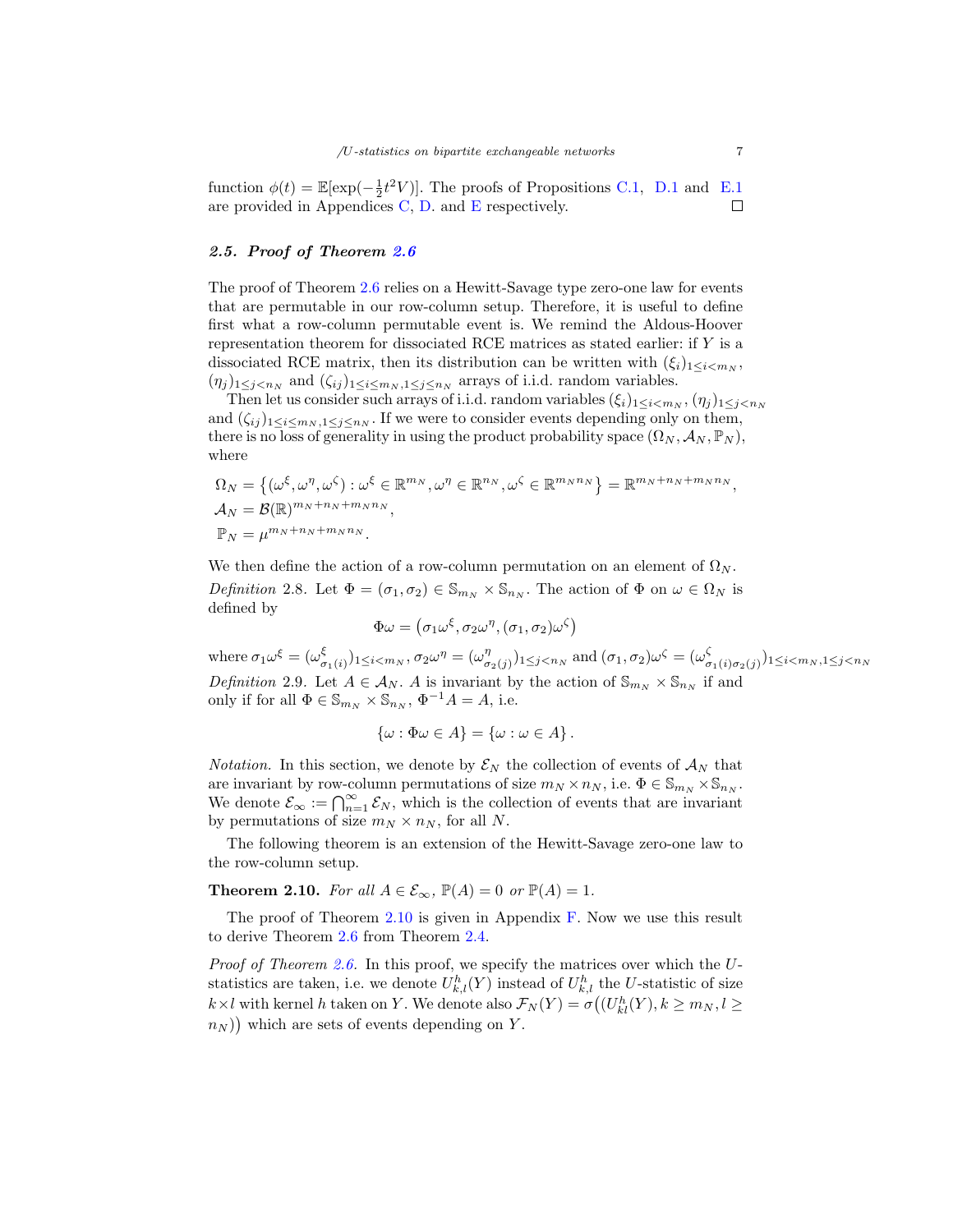Since  $Y$  is RCE and dissociated, Proposition 3.3 of [Aldous](#page-28-6) [\(1981\)](#page-28-6) allows us to consider a real function f such that for  $1 \leq i, j < \infty$ ,  $Y_{ij}^* = f(\xi_i, \eta_j, \zeta_{ij})$  and  $Y^* \stackrel{\mathcal{D}}{=} Y$ , where  $\xi_i$ ,  $\eta_j$  and  $\zeta_{ij}$ , for  $1 \leq i, j < \infty$  are i.i.d. random variables with uniform distribution on  $[0, 1]$ . Therefore we can consider these random variables, the product spaces  $(\Omega_N, \mathcal{A}_N, \mathbb{P}_N)$  and the sets  $\mathcal{E}_N$  of invariant events defined earlier.

But  $\mathcal{F}_N(Y^*) = \sigma((U^h_{kl}(Y^*), k \ge m_N, l \ge n_N)) \subset \sigma(U_N(Y^*), \xi_i, \eta_j, \zeta_{ij}, i >$  $m_N, j > n_N$ , so for all N,  $\mathcal{F}_N(Y^*) \subset \mathcal{E}_N$ . It follows that  $\mathcal{F}_{\infty}(Y^*) \subset \mathcal{E}_{\infty}$ , so  $U_{\infty}(Y^*)$  is  $\mathcal{F}_{\infty}(Y^*)$ -measurable. Theorem [2.10](#page-6-0) states that all the events in  $\mathcal{E}_{\infty}$ happen with probability 0 or 1, so it ensures that  $U_{\infty}(Y^*) = \mathbb{E}[h(Y^*_{\{1,2;1,2\}})|\mathcal{F}_{\infty}(Y^*)] =$  $\mathbb{E}[h(Y_{\{1,2;1,2\}}^*)]$  is constant. Moreover, since the distribution of  $U_N^h(Y)$  is the same as this of  $\hat{U}_N^h(Y^*)$ , we can conclude that  $U_\infty(Y) = \mathbb{E}[h(Y_{\{1,2;1,2\}})|\mathcal{F}_\infty(Y)] =$  $\mathbb{E}[h(Y_{\{1,2;1,2\}})].$ 

Likewise, we deduce that  $\mathbb{E}[h(Y_{\{1,2;1,2\}})h(Y_{\{1,3;3,4\}})|\mathcal{F}_{\infty}(Y)] = \mathbb{E}[h(Y_{\{1,2;1,2\}})h(Y_{\{1,3;3,4\}})]$ and  $\mathbb{E}[h(Y_{\{1,2;1,2\}})h(Y_{\{3,4;1,3\}})|\mathcal{F}_{\infty}(Y)] = \mathbb{E}[h(Y_{\{1,2;1,2\}})h(Y_{\{3,4;1,3\}})]$  which gives the desired result for  $V$ . Thus we conclude that  $W$  of Theorem [2.4](#page-3-1) follows a Gaussian distribution of variance V .

 $\Box$ 

# <span id="page-7-0"></span>3. Applications

In this section, we illustrate how the results from the previous section can be used for statistical inference for network data through different examples. First, we show how one might exploit different kernels to estimate the row heterogeneity in a WBEDD network (Version 1 with constant density), with the use of the delta-method. Next, we extend this first example to build a statistical test to compare the row heterogeneity of two networks. Finally, we highlight the fact that it is easy to define other interesting statistical tests using the same approach. We also discuss the computation cost of the U-statistics.

## <span id="page-7-1"></span>3.1. Heterogeneity in the row weights of a network

In this first example, we are interested in assessing the heterogeneity of the row weights of a network. In the WBEDD model, the expected weight of the row node i is  $\lambda f(U_i)$  where  $U_i$  follows a uniform distribution on [0, 1]. Therefore, the variance of the expected weight of a row node is  $\lambda^2 \left(\int_0^1 f^2(u) du - 1\right)$  and the heterogeneity of the rows can be quantified by  $F_2 := \int_0^1 f^2(u) du$ . In the example of an interaction network, if f is constant, i.e.  $f \equiv 1$  and  $F_2 = 1$ , then the row expected weight is constant and the row weight distribution is homogeneous, with all the row individuals having around the same number of interactions. Besides, the higher  $F_2$  is, the more this distribution is unbalanced. In ecology, a large value of  $F_2$  indicates a strong distinction between generalist (with high degree) and specialists (with low degree) species.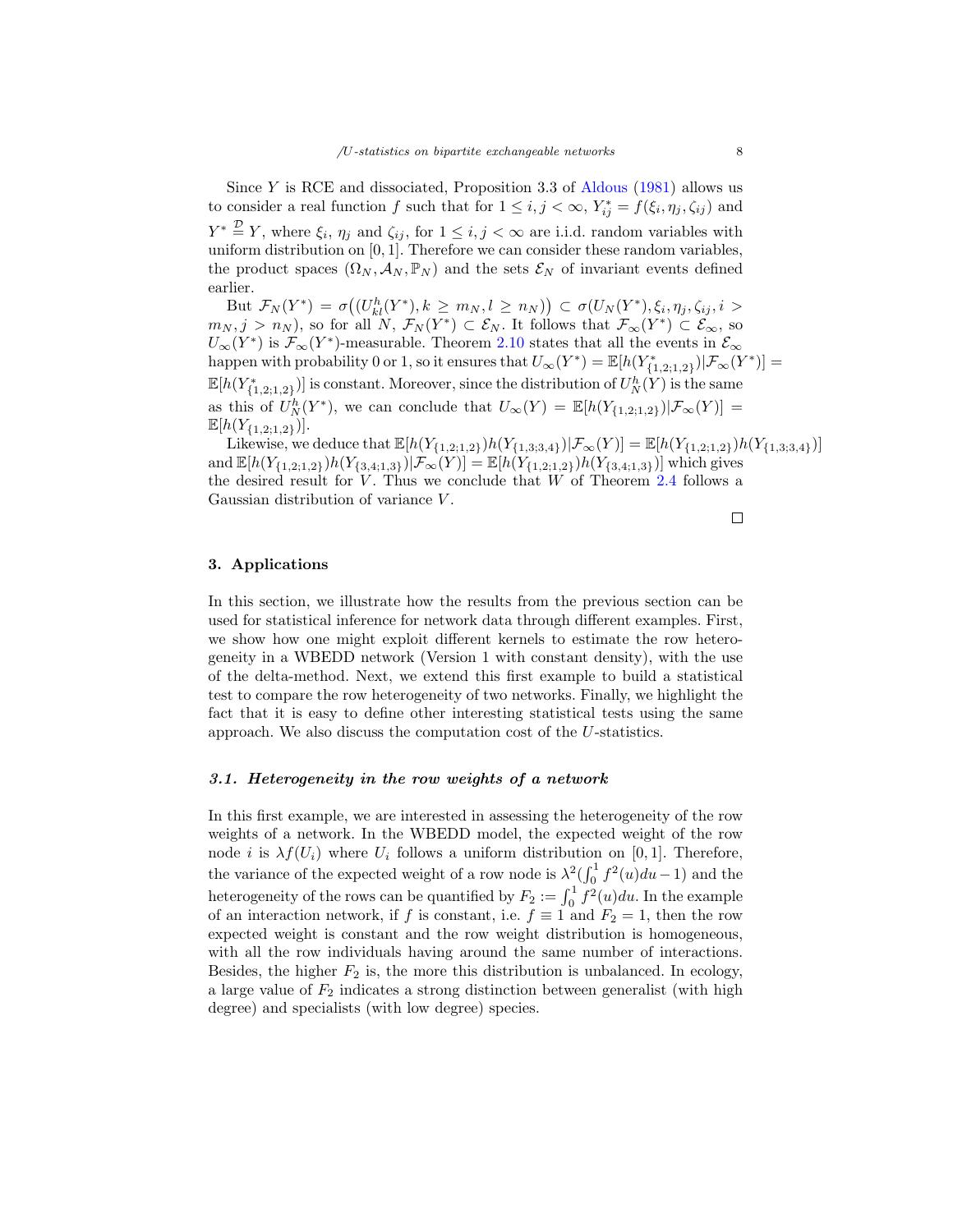**General method**  $F_2$  can be estimated with the U-statistic based on the quadruplet kernel  $h_1$  defined as

$$
h_1(Y_{[i_1,i_2;j_1,j_2]}) = \frac{1}{2}(Y_{i_1j_1}Y_{i_1j_2} + Y_{i_2j_1}Y_{i_2j_2}).
$$

We see that  $\mathbb{E}[U_N^{h_1}] = \mathbb{E}[h_1(Y_{\{i_1,i_2;j_1,j_2\}})] = \lambda^2 F_2$ . So Theorem [2.6](#page-4-0) and the derivation of V gives the following result :

<span id="page-8-2"></span>
$$
\sqrt{\frac{N}{V}} (U_N^{h_1} - \lambda^2 F_2) \xrightarrow[N \to \infty]{\mathcal{D}} \mathcal{N}(0, 1),
$$
\n(2)

where

<span id="page-8-1"></span>
$$
V = \frac{\lambda^4}{c}(F_4 - F_2^2) + \frac{4\lambda^4}{1 - c}F_2^2(G_2 - 1).
$$
 (3)

| $\sqrt{h}$     | $h(Y_{[i_1,i_2;j_1,j_2]})$                                                                                                      | $\mathbb{E}[h(Y_{\{i_1,i_2;j_1,j_2\}})]$ |  |
|----------------|---------------------------------------------------------------------------------------------------------------------------------|------------------------------------------|--|
| h <sub>1</sub> | $\frac{1}{2}(Y_{i_1j_1}Y_{i_1j_2}+Y_{i_2j_1}Y_{i_2j_2})$                                                                        | $\lambda^2 F_2$                          |  |
| h <sub>2</sub> | $\frac{1}{2}(Y_{i_1j_1}Y_{i_2j_2}+Y_{i_1j_2}Y_{i_2j_1})$                                                                        | $\lambda^2$                              |  |
| $h_3$          | $\frac{1}{2}(Y_{i_1j_1}Y_{i_2j_1}+Y_{i_1j_2}Y_{i_2j_2})$                                                                        | $\lambda^2 G_2$                          |  |
| $h_4$          | $\frac{1}{2}\left((Y_{i_1j_1}^2-Y_{i_1j_1})(Y_{i_1j_2}^2-Y_{i_1j_2})+(Y_{i_2j_1}^2-Y_{i_2j_1})(Y_{i_2j_2}^2-Y_{i_2j_2})\right)$ | $\lambda^4 F_4 G_2^2$                    |  |
| TABLE 1        |                                                                                                                                 |                                          |  |

Kernels  $h_1$  to  $h_4$  and their expectations

<span id="page-8-0"></span>In order to exploit this result, we have to estimate the remaining unknown quantities  $\lambda^2$ ,  $G_2$  and  $F_4$ . We use the kernels listed in Table [1.](#page-8-0) First, from  $h_2$ , we build  $U_N^{h_2}$  a consistent estimator of  $\lambda^2$ . It follows from Slutsky's theorem that

<span id="page-8-3"></span>
$$
\sqrt{\frac{N}{V}} U_N^{h_2} \left( \frac{U_N^{h_1}}{U_N^{h_2}} - F_2 \right) \xrightarrow[N \to \infty]{\mathcal{D}} \mathcal{N}(0, 1). \tag{4}
$$

This result allows us to state that  $\widehat{\theta}_N = U_N^{h_1}/U_N^{h_2}$  is a consistent estimator for  $F_2$ .

Then, to estimate V, we consider the U-statistics  $U_N^{h_3}$  and  $U_N^{h_4}$ , based on the kernels  $h_3$  and  $h_4$ , which are consistent estimators for respectively  $\lambda^2 G_2$  and  $\lambda^4 F_4 G_2^2$ . Thus, using formula [\(3\)](#page-8-1), V can be consistently estimated by

$$
\hat{V}_N = \frac{1}{c} \left[ \frac{U_N^{h_4} (U_N^{h_2})^2}{(U_N^{h_3})^2} - (U_N^{h_1})^2 \right] + \frac{4}{1-c} (U_N^{h_1})^2 \left[ \frac{U_N^{h_3}}{U_N^{h_2}} - 1 \right].
$$

Finally, a further application of Slutsky's theorem implies that

<span id="page-8-4"></span>
$$
\sqrt{\frac{N}{\hat{V}_N}} U_N^{h_2} \left(\hat{\theta}_N - F_2\right) \xrightarrow[N \to \infty]{\mathcal{D}} \mathcal{N}(0, 1). \tag{5}
$$

From this result, one can derive the following asymptotic confidence interval for  $F_2$ :

$$
CI_{F_2}(\alpha, N) = \left[ \widehat{\theta}_N - q_{1-\alpha/2} \frac{\sqrt{\widehat{V}_N}}{U_N^{h_2} \sqrt{N}}, \widehat{\theta}_N + q_{1-\alpha/2} \frac{\sqrt{\widehat{V}_N}}{U_N^{h_2} \sqrt{N}} \right].
$$
 (6)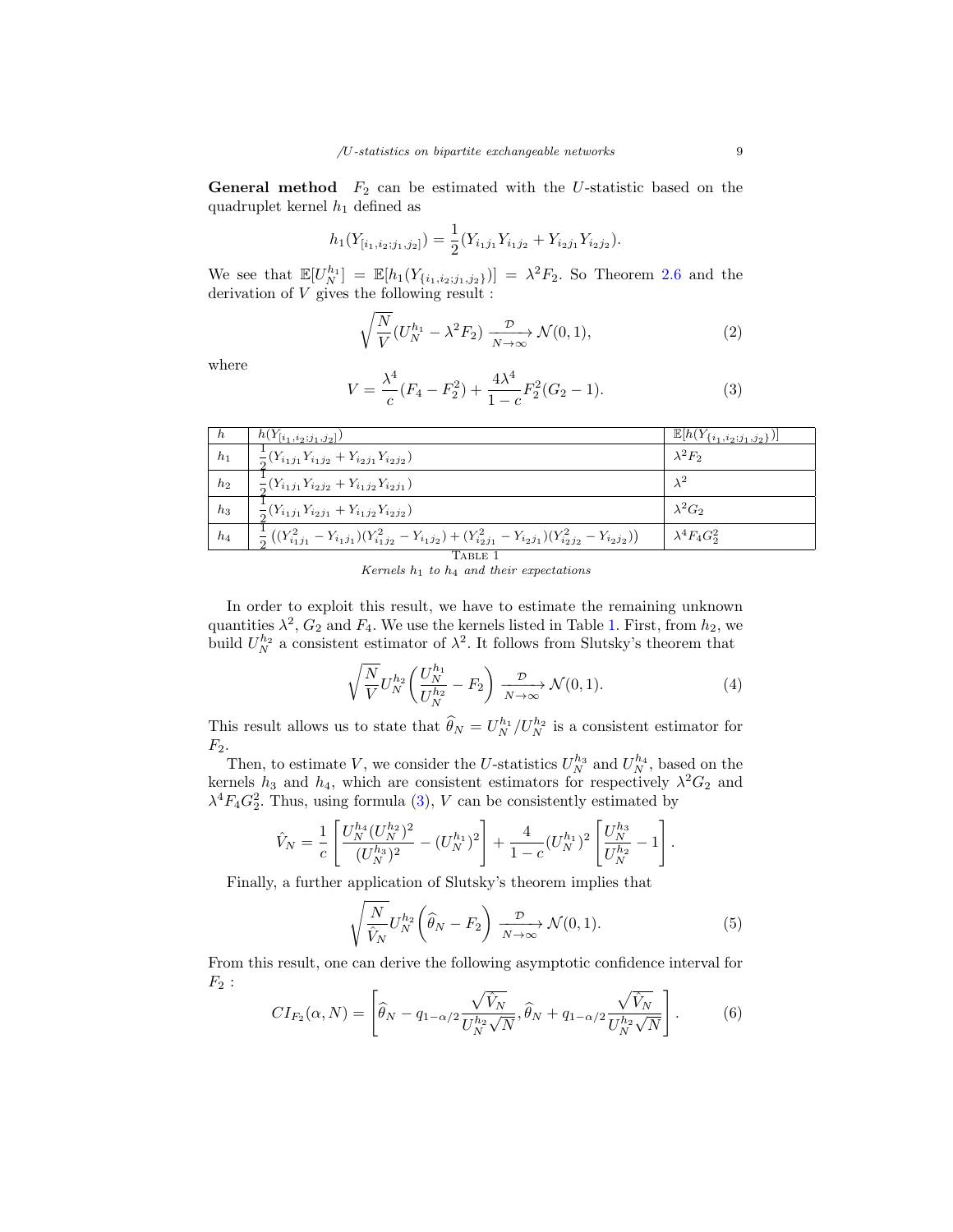Correction with the delta-method However, even if the application of Slutsky's theorem in the result [\(2\)](#page-8-2) to obtain [\(4\)](#page-8-3) stands, the variance of  $\hat{\theta}_N$  is actually much smaller than V for small values of N, since  $U_N^{h_1}$  and  $U_N^{h_2}$  are very correlated. On that account, for these values of  $N$ ,  $\hat{V}_N$  is a consistent, but heavily biased estimator for  $\mathbb{V}[\hat{\theta}_N]$ . This bias can be partially corrected using the delta-method. For this, one needs the following lemma.

<span id="page-9-0"></span>**Lemma 3.1.** Let Y be a dissociated matrix. Let  $h_1$  and  $h_2$  be two quadruplet kernels such that  $t_1h_1 + t_2h_2 \neq 0$  for all  $t = (t_1, t_2) \in \mathbb{R}^2 \setminus \{(0, 0)\},$  and that Theorem [2.6](#page-4-0) applies, i.e.  $\mathbb{E}[h_1(Y_{\{1,2;1,2\}})^2] < \infty$  and  $\mathbb{E}[h_2(Y_{\{1,2;1,2\}})^2] < \infty$ . Then

$$
\sqrt{N} \left( \begin{pmatrix} U_N^{h_1} \\ U_N^{h_2} \end{pmatrix} - \begin{pmatrix} U_{\infty}^{h_1} \\ U_{\infty}^{h_2} \end{pmatrix} \right) \xrightarrow[N \to \infty]{\mathcal{D}} \mathcal{N}(0, \Sigma),
$$

$$
\Sigma = \begin{pmatrix} V^{h_1} & C^{h_1, h_2} \\ C^{h_1, h_2} & V^{h_2} \end{pmatrix},
$$

with

$$
\angle \text{---} \begin{pmatrix} C^{h_1, h_2} & V^{h_2} \end{pmatrix},
$$
  
where  $U_{\infty}^{h_1}$ ,  $V^{h_1}$  for  $h_1$  and  $U_{\infty}^{h_2}$ ,  $V^{h_2}$  for  $h_2$  are defined in Theorem 2.6 and  
 $C^{h_1, h_2} = \lim_{N \to +\infty} N \text{Cov}(U_N^{h_1}, U_N^{h_2}).$ 

The proof of Lemma [3.1](#page-9-0) relies on the Cramér-Wold theorem. It is given in Appendix [G.](#page-26-1) From that Lemma, we find that

$$
\sqrt{N}\left(\begin{pmatrix} U_N^{h_1} \\ U_N^{h_2} \end{pmatrix} - \begin{pmatrix} \lambda^2 F_2 \\ \lambda^2 \end{pmatrix} \right) \xrightarrow[N \to \infty]{\mathcal{D}} \mathcal{N}(0, \Sigma),
$$

with

$$
\Sigma = \begin{pmatrix} V^{h_1} & C^{h_1, h_2} \\ C^{h_1, h_2} & V^{h_2} \end{pmatrix},
$$

where  $V^{h_1} = \lambda^4 c^{-1} (F_4 - F_2^2) + 4\lambda^4 (1 - c)^{-1} F_2^2 (G_2 - 1), V^{h_2} = \lambda^4 c^{-1} (F_2 - 1) +$  $4\lambda^4(1-c)^{-1}(G_2-1)$  and  $C^{h_1,h_2}=2\lambda^4c^{-1}(F_3-F_2)+4\lambda^4(1-c)^{-1}F_2(G_2-1)$ .

Finally, applying the delta-method to  $\phi(U_N^{h_1}, U_N^{h_2}) = U_N^{h_1}/U_N^{h_2} = \hat{\theta}_N$ , we obtain

<span id="page-9-3"></span>
$$
\sqrt{\frac{N}{V^{\delta}}} \left( \widehat{\theta}_N - F_2 \right) \xrightarrow[N \to \infty]{\mathcal{D}} \mathcal{N}(0, 1), \tag{7}
$$

where

<span id="page-9-1"></span>
$$
V^{\delta} = \frac{1}{\lambda^4} V^{h_1} - \frac{2F_2}{\lambda^4} C^{h_1, h_2} + \frac{F_2^2}{\lambda^4} V^{h_2} = \frac{1}{c} \left( F_4 + F_2 (4F_2^2 - F_2 - 4F_3) \right). \tag{8}
$$

<span id="page-9-2"></span>

| h                | $h(Y_{[i_1,i_2;j_1,j_2]})$                                                                                 | $\mathbb{E}[h(Y_{\{i_1,i_2;j_1,j_2\}})]$ |  |
|------------------|------------------------------------------------------------------------------------------------------------|------------------------------------------|--|
| $\mathfrak{h}_5$ | $\frac{1}{4}(Y_{i_1j_1}+Y_{i_1j_2}+Y_{i_2j_1}+Y_{i_2j_2})$                                                 |                                          |  |
| $h_6$            | $\frac{1}{4}(Y_{i_1j_1}Y_{i_1j_2}(Y_{i_1j_1}+Y_{i_1j_2}-2)+Y_{i_2j_1}Y_{i_2j_2}(Y_{i_2j_1}+Y_{i_2j_2}-2))$ | $\lambda^3 F_3 G_2$                      |  |
| TABLE 2          |                                                                                                            |                                          |  |

Kernels  $h_5$  and  $h_6$  and their expectations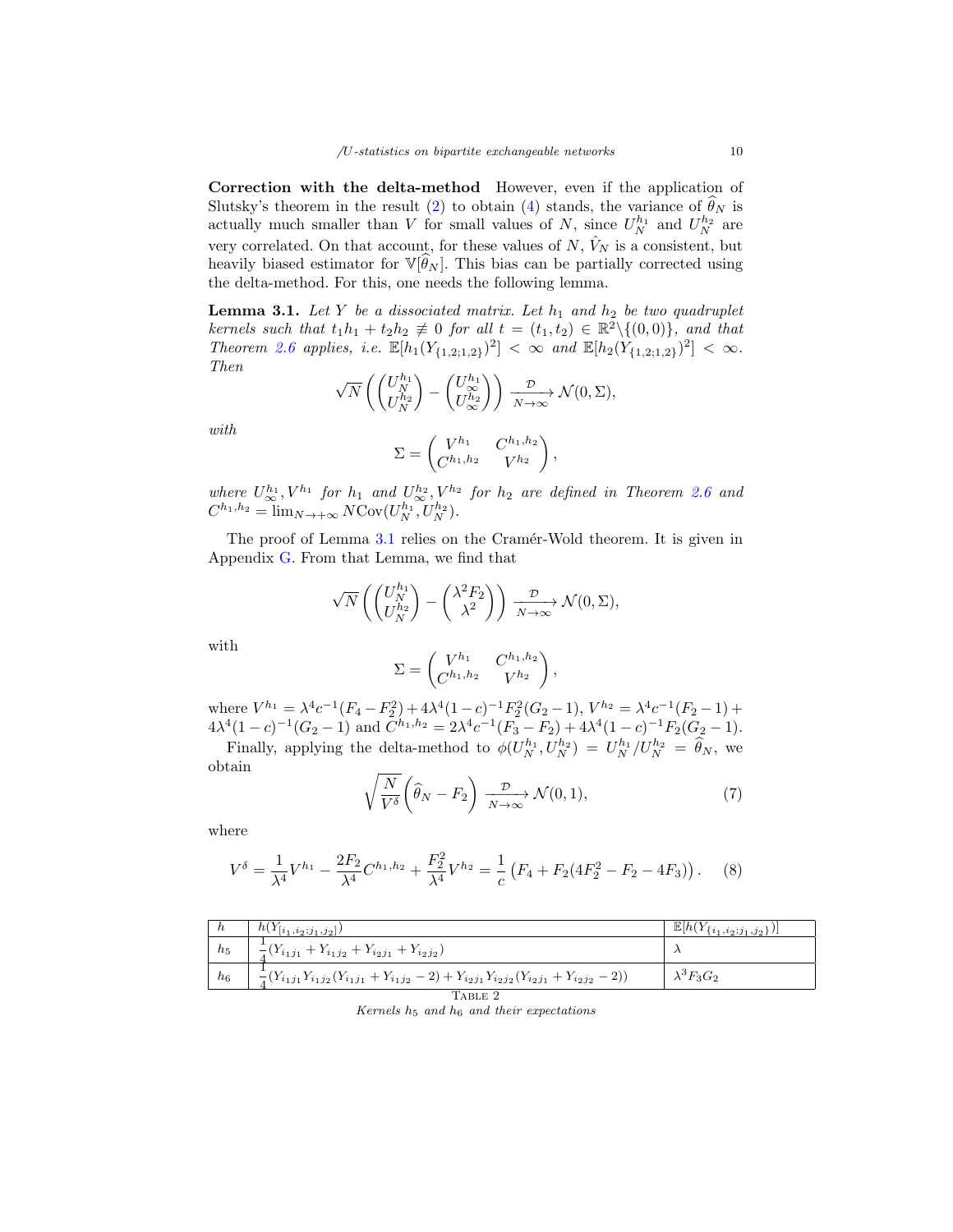Using equation [\(8\)](#page-9-1) and two additional U-statistics  $U^{h_5}$  and  $U^{h_6}$  based on the kernels  $h_5$  and  $h_6$  defined in Table [2,](#page-9-2) we build  $\widehat{V}_N^{\delta}$  a consistent estimator for  $V^{\delta}$ , defined as

<span id="page-10-1"></span>
$$
\widehat{V}_{N}^{\delta} = \frac{1}{c} \left( \frac{U_{N}^{h_4}}{(U_{N}^{h_3})^2} + \frac{U_{N}^{h_1}}{U_{N}^{h_2}} \left( 4 \frac{(U_{N}^{h_1})^2}{(U_{N}^{h_2})^2} - \frac{U_{N}^{h_1}}{U_{N}^{h_2}} - 4 \frac{U_{N}^{h_6}}{U_{N}^{h_5} U_{N}^{h_3}} \right) \right). \tag{9}
$$

Finally, a further application of Slutsky's theorem implies that

<span id="page-10-0"></span>
$$
\sqrt{\frac{N}{\hat{V}_N^{\delta}}} \left( \hat{\theta}_N - F_2 \right) \xrightarrow[N \to \infty]{\mathcal{D}} \mathcal{N}(0, 1), \tag{10}
$$

Asymptotic confidence intervals are then derived in a similar manner as previously :

$$
CI_{F_2}^{\delta}(\alpha, N) = \left[ \widehat{\theta}_N - q_{1-\alpha/2} \sqrt{\frac{\widehat{V}_N^{\delta}}{N}}, \widehat{\theta}_N + q_{1-\alpha/2} \sqrt{\frac{\widehat{V}_N^{\delta}}{N}} \right].
$$
 (11)

Using these confidence intervals, one can also build a statistical test on the value of  $F_2$ , for example of the following hypotheses :  $\mathcal{H}_0 : f \equiv 1$  vs.  $\mathcal{H}_1 : f \not\equiv 1$ .

Simulations To illustrate this example, we simulated networks with the WBEDD model. We chose power functions for f and g, i.e. we set  $\alpha_f$  and  $\alpha_g$  in  $[0, +\infty[$ and  $f(u) = (\alpha_f + 1)^{-1}u^{\alpha_f}$  and  $g(v) = (\alpha_g + 1)^{-1}v^{\alpha_g}$ . Therefore, the values of  $F_2$  and  $G_2$  can be set by  $\alpha_f$  and  $\alpha_g$ . The constant c is set at 0.5, so we consider square matrices  $(m = n)$ . Figure [1](#page-11-0) represents the frequency with which 4 confidence intervals built with respectively equations [\(4\)](#page-8-3), [\(5\)](#page-8-4), [\(7\)](#page-9-3) and [\(10\)](#page-10-0) contain the true value of  $F_2$ . The simulation results suggests that the deltamethod corrects well enough the bias induced by the application of Slutsky's theorem to obtain [\(5\)](#page-8-4) from [\(2\)](#page-8-2). Using Slutsky to plug in  $\hat{V}_N^{\delta}$  for  $V^{\delta}$  in [\(10\)](#page-10-0) still leads to acceptable frequencies that converge when  $N$  grows. Figure  $2$  represents the empirical distribution of  $\theta_N$  for different sizes N. It can be inferred sents the empirical distribution of  $\theta_N$  for different sizes  $N$ . It can be in that  $\sqrt{N}(\hat{\theta}_N - F_2)$  converges to a normal distribution with variance  $V^{\delta}$ .

## <span id="page-10-2"></span>3.2. Network comparison

In the previous example, the analysis is only carried on a single network. In fact, it is easy to extend this framework to network comparison, provided the networks are independent. Indeed, consider two independent networks  $Y^A$  and  $Y^B$  and we wish to compare their row heterogeneity.  $Y^A$  and  $Y^B$  are of respective sizes  $m_A \times n_A$  and  $m_B \times n_B$  and they are respectively generated by  $\Theta^{A} = (\lambda^{A}, f^{A}, g^{A})$  and  $\Theta^{B} = (\lambda^{B}, f^{B}, g^{B})$ . Then, each network is associated with their respective value  $F_2^A$  or  $F_2^B$  and we would like to perform the following test :  $\mathcal{H}_0$  :  $F_2^A = F_2^B$  vs.  $\mathcal{H}_1$  :  $F_2^A \neq F_2^B$ .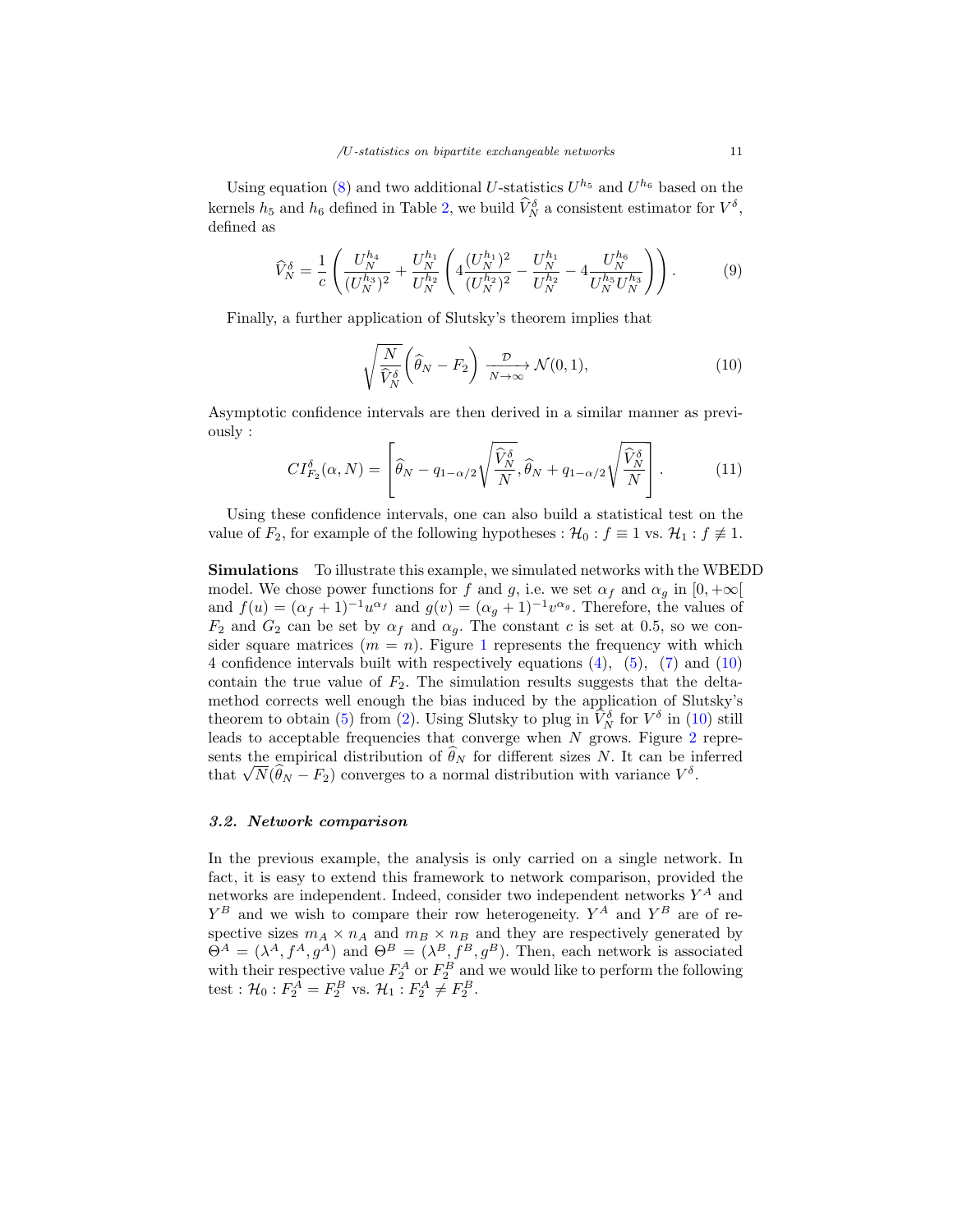

<span id="page-11-0"></span>FIG 1. Estimation of  $F_2$ : Frequency of the confidence intervals that contain the true value of  $F_2$  for different values of N. For each  $N \in \{8, 16, 32, 64, 128, 256, 512, 1024, 2048\}$ , we simulate  $K = 500$  networks with  $\lambda = 1$ ,  $F_2 = 3$ ,  $G_2 = 2$ . For each simulated network, we estimate  $F_2$  with the estimator  $\widehat{\theta}_N$  and at level  $\alpha = 0.95$ , we build the asymptotic confidence intervals from the weak convergence results : [v] built from [\(5\)](#page-8-4) (estimated value of V by  $\hat{V}_N$ ), [vt] built from [\(4\)](#page-8-3) (true value of V), [vd] built from [\(10\)](#page-10-0) (estimated value of  $V^{\delta}$  by  $\widehat{V}_{N}^{\delta}$ ), and (vdt) built from [\(7\)](#page-9-3) (true value of  $V^{\delta}$ ). The horizontal dashed lines represent the confidence interval at level 0.95 of the frequency  $Z = X/K$ , if X follows the binomial distribution with parameters  $K$  and  $\alpha$ .

**General method** Let  $N := N_A + N_B$ . Suppose that  $N_A/N \xrightarrow[N \to +\infty]{} \rho \in ]0,1[$ . Then one can simply notice that  $\delta_N(Y^A, Y^B) := \hat{\theta}_{N_A}(Y^A) - \hat{\theta}_{N_B}(Y^B)$  is still asymptotically normal from equation [\(7\)](#page-9-3)

$$
\sqrt{\frac{N}{V(\Theta^A, \Theta^B)}} \left( \widehat{\delta}_N(Y^A, Y^B) - (F_2^A - F_2^B) \right) \xrightarrow[N \to \infty]{\mathcal{D}} \mathcal{N}(0, 1),
$$

with  $V(\Theta^A, \Theta^B) = V^{\delta}(\Theta^A)/\rho + V^{\delta}(\Theta^B)/(1-\rho)$ .

Using the estimators  $\hat{V}_N^{\delta}$  stemming from the delta-method [\(9\)](#page-10-1), we build  $\widehat{V}_N(Y^A, Y^B)$  a consistent estimator for  $V(\Theta^A, \Theta^B)$ 

$$
\widehat{V}_N(Y^A, Y^B) = \frac{1}{\rho} \widehat{V}_N^{\delta}(Y^A) + \frac{1}{1 - \rho} \widehat{V}_N^{\delta}(Y^B).
$$

Hence, Slutsky's theorem ensures that

$$
\sqrt{\frac{N}{\widehat{V}_N(Y^A, Y^B)}} \left( \widehat{\delta}_N(Y^A, Y^B) - (F_2^A - F_2^B) \right) \xrightarrow[N \to \infty]{\mathcal{D}} \mathcal{N}(0, 1).
$$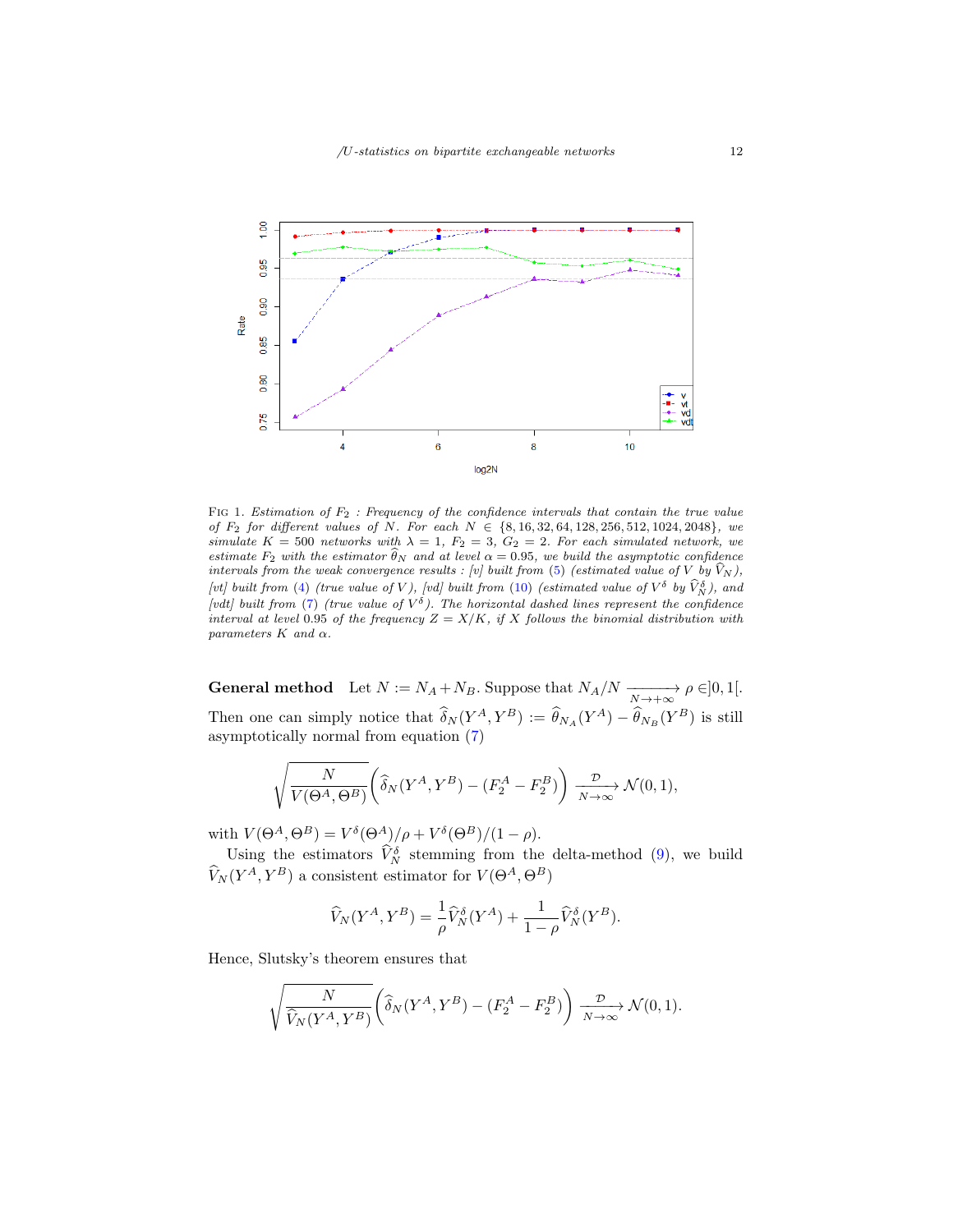

<span id="page-12-0"></span>FIG 2. Estimation of  $F_2$  : Distribution of  $\widehat{\theta}_N$  for different values of N. For each  $N \in$  $\{8, 16, 32, 64, 128, 256, 512, 1024, 2048\}$ , we simulate  $K = 1000$  networks with  $\lambda = 1$ ,  $F_2 = 3$ ,  $G_2 = 2$ . For each simulated network, we estimate  $F_2$  with the estimator  $\widehat{\theta}_N$ . The empirical distributions (solid red lines) are interpolated using the density() function from base R stats package. The dashed curves in blue correspond to the normal distribution densities with mean  $F_2 = 3$  and variance  $V^{\delta}/N$ . Under each plot, the value of the Kolmogorov-Smirnov test statistic D between the empirical distribution of  $\widehat{\theta}_N$  and the normal distribution with mean  $F_2 = 3$  and variance  $V^{\delta}/N$  is given.  $D = \sup_x |F_{emp}(x) - F(x)|$  where  $F_{emp}$  is the empirical c.d.f. of  $\theta_N$  and  $F(x)$  the c.d.f. of the normal distribution with mean  $F_2 = 3$  and variance  $V^{\delta}/N$ .

In this example, we consider the statistical test  $\mathcal{H}_0: F_2^A = F_2^B$  vs.  $\mathcal{H}_1: F_2^A \neq$  $F_2^B$ . So we consider the test statistic

<span id="page-12-1"></span>
$$
Z_N(Y^A, Y^B) = \sqrt{\frac{N}{\widehat{V}_N(Y^A, Y^B)}} \widehat{\delta}_N(Y^A, Y^B), \tag{12}
$$

for which Slutsky's theorem applies

$$
Z_N(Y^A, Y^B) - \sqrt{\frac{N}{\widehat{V}_N(Y^A, Y^B)}} (F_2^A - F_2^B) \xrightarrow[N \to +\infty]{\mathcal{D}} \mathcal{N}(0, 1).
$$

Under  $\mathcal{H}_0$ ,  $Z_N \xrightarrow[N \to +\infty]{\mathcal{D}} \mathcal{N}(0,1)$  which allows us to build asymptotic acceptance intervals for this test at level  $\alpha$  :

$$
I(\alpha) = [-q_{1-\frac{\alpha}{2}}, q_{1-\frac{\alpha}{2}}].
$$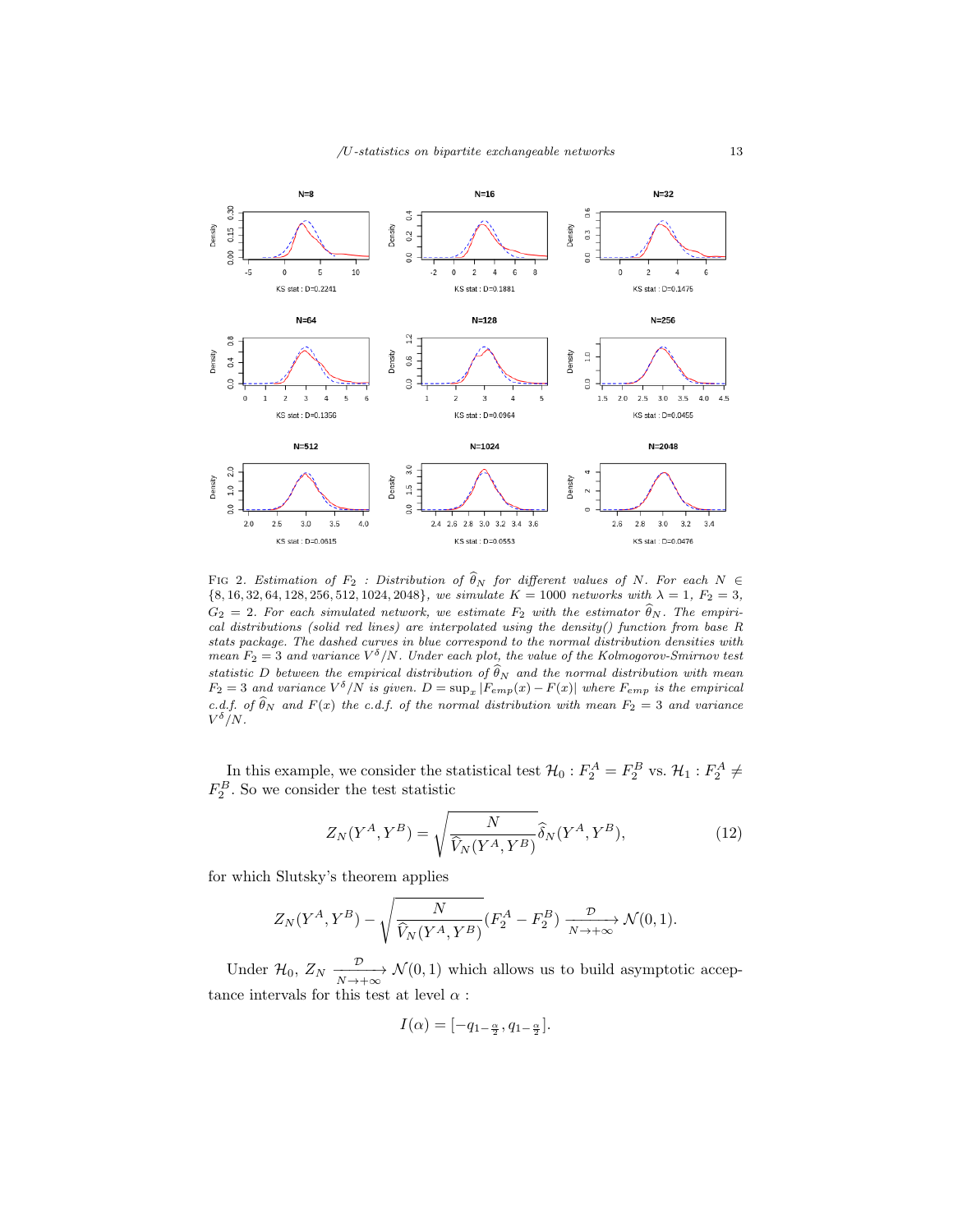Simulations Figure [3](#page-14-0) shows simulation results for this test. Once again, we consider networks generated by the WBEDD model with power law functions f and g. To perform the test, we generate couples of networks  $(Y^A, Y^B)$ .  $Y^A$  is always generated with the same parameters, same for  $Y^B$  except parameter  $\alpha_f$ , which is used to set  $F_2^B$ . The empirical power for this test with varying  $F_2^B$  is evaluated for several values of N. It is compared with the asymptotic theoretical power  $\psi_N(\Theta^A, \Theta^B)$  for this test. Let  $\mu_N(\Theta^A, \Theta^B) := \sqrt{\frac{N}{V(\Theta^A, \Theta^B)}} (F_2^A - F_2^B)$ . If a random variable  $\tilde{Z}_N$  is such that  $\tilde{Z}_N - \mu_N(\Theta^A, \Theta^B) \stackrel{\mathcal{D}}{\sim} \mathcal{N}(0, 1)$ , then  $\psi_N(\Theta^A, \Theta^B) = \mathbb{P}\left(\tilde{Z}_N \in I(\alpha)\right)$ , so it can be computed with

<span id="page-13-0"></span>
$$
\psi_N(\Theta^A, \Theta^B) = F_{(\Theta^A, \Theta^B)} \left( q_{1-\frac{\alpha}{2}} \right) - F_{(\Theta^A, \Theta^B)} \left( -q_{1-\frac{\alpha}{2}} \right) \tag{13}
$$

where  $F_{(\Theta^A, \Theta^B)}(t)$  is the cumulative distribution function of a Gaussian variable with mean  $\mu_N(\Theta^A, \Theta^B)$  and variance 1. We notice that the empirical power becomes very close to the asymptotic theoretical power as  $N$  grows, which suggests that this test works well for networks with  $N > 100$ .

#### 3.3. Further remarks and leads

Other kernels One can define more elaborate kernels to test further hypotheses on other models. Although the kernel  $h$  should check the symmetry condition [\(1\)](#page-2-1), this is not a real constraint because any function over quadruplets can be twisted to fit this condition. Indeed, let  $k$  be a function of interest, but where [\(1\)](#page-2-1) does not stand. It suffices to define h such that  $h(Y_{[i_1,i_2;j_1,j_2]}) =$  $k(Y_{[i_1,i_2;j_1,j_2]}) + k(Y_{[i_2,i_1;j_1,j_2]}) + k(Y_{[i_1,i_2;j_2,j_1]}) + k(Y_{[i_2,i_1;j_2,j_1]}),$  as h fullfills [\(1\)](#page-2-1) and we have E[h(Y[i1,i2;j1,j2])] = E[k(Y[i1,i2;j1,j2])].

Other models : graphons The only conditions on the model are that it should be RCE and dissociated, i.e. it can be written as a bipartite W-graph model. For example, given the W-graph model  $Y_{ij} | \xi_i, \eta_j \sim \mathcal{P}(\lambda w(\xi_i, \eta_j))$  with  $\int \int w = 1$ , one could have tested if it is of product form, i.e. if  $f(u) = \int w(u, v) dv$ and  $g(v) = \int w(u, v)du$ , w can be written as  $w(u, v) = f(u)g(v)$  (as in the WBEDD model). An appropriated kernel for this test would be

$$
h(Y_{\{i_1,i_2;j_1,j_2\}}) = \frac{1}{4} Y_{i_1j_1} Y_{i_2j_2} (Y_{i_1j_1} + Y_{i_2j_2} - Y_{i_1j_2} - Y_{i_1j_2} - 2)
$$
  
+ 
$$
\frac{1}{4} Y_{i_1j_2} Y_{i_1j_2} (Y_{i_1j_2} + Y_{i_1j_2} - Y_{i_1j_1} - Y_{i_2j_2} - 2)
$$

as  $\mathbb{E}[h(Y_{\{i_1,i_2;j_1,j_2\}})] = \int \int w(u,v)(w(u,v)-f(u)g(v))dudv$  and should be equal to 0 if the hypothesis is true.

**Motifs frequency** The counts of bipartite motifs of size  $2 \times 2$  can be expressed as quadruplet U-statistics and can be integrated in our framework. If Y is a binary matrix, then one can count the diagonal motifs using a kernel and obtain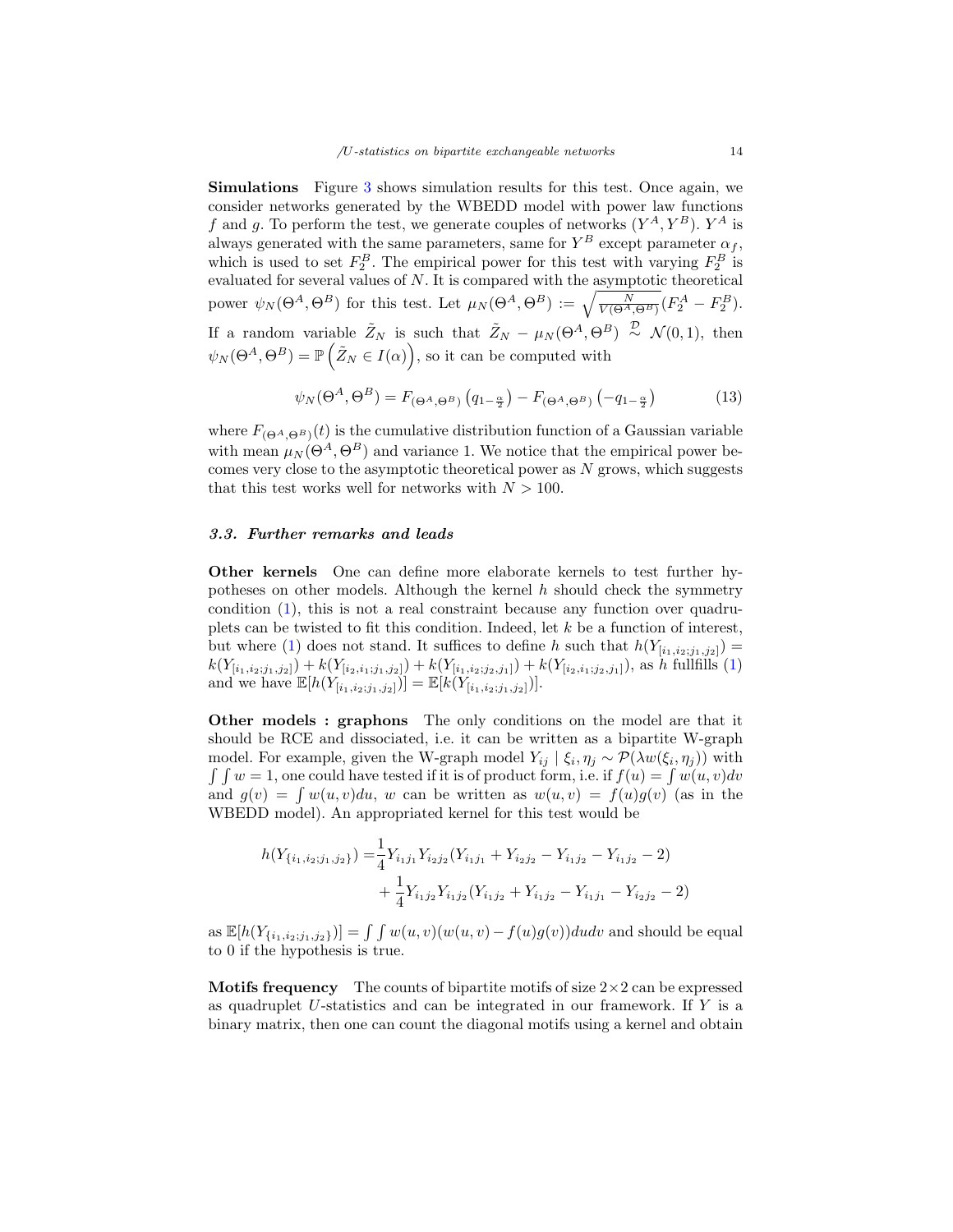

<span id="page-14-0"></span>FIG 3. Comparison of  $F_2$  for two networks : Power of the test  $\mathcal{H}_0$  :  $F_2^A = F_2^B$  vs.  $\mathcal{H}_1$  :  $F_2^A \neq$  $F_2^B$  using the statistic  $Z_N(Y^A, Y^B)$  defined by [\(12\)](#page-12-1). We set  $\lambda^A = \lambda^B = 1$ ,  $G_2^A = G_2^B = 2$ ,  $c^A = c^B = 0.5$ . The value of  $F_2^A$  is fixed at 3. Only N and  $F_2^B$  will vary. Several values of  $F_2^B$  are considered we generate  $K = 200$  couple of networks of same size  $N^A = N^B = N/2$  with respective  $\overline{F}_2$ values  $F_2^A$  and  $F_2^B$ . On each couple of networks  $(Y^A, Y^B)$ , we compute  $Z_N(Y^A, Y^B)$  and we reject the hypothesis  $\mathcal{H}_0$  if  $Z_N(Y^A, Y^B) \notin I(\alpha)$ . The empirical power (solid lines) is the frequency with which the hypothesis is admitted among the K simulations. The theoretical power (dashed lines) is the function  $\psi_N(\Theta^A, \Theta^B)$ , which only depends on  $F_2^B$  since the other parameters are constant, computed with equation [\(13\)](#page-13-0).

statistical guarantees. For example, motif 5 of Figure 7 in [Ouadah, Latouche](#page-28-4) [and Robin](#page-28-4) [\(2021\)](#page-28-4) can be counted with the kernel

$$
h(Y_{\{i_1,i_2;j_1,j_2\}}) = Y_{i_1j_1}Y_{i_1j_2}Y_{i_2j_1}(1 - Y_{i_2j_2}) + Y_{i_1j_1}Y_{i_1j_2}Y_{i_2j_2}(1 - Y_{i_2j_1}) + Y_{i_1j_1}Y_{i_2j_1}Y_{i_2j_2}(1 - Y_{i_1j_2}) + Y_{i_1j_2}Y_{i_2j_1}Y_{i_2j_2}(1 - Y_{i_1j_1}).
$$

Computational cost In the two examples, one interesting feature of the chosen kernels is that they are simple to compute. Indeed, if we denote  $Y_N :=$  $(Y_{ij})_{1 \leq i \leq m_N, 1 \leq j \leq n_N}$ , one can write  $U_N^{h_1}$  used in the previous example as

<span id="page-14-1"></span>
$$
U_N^{h_1} = \frac{1}{n_N m_N (m_N - 1)} \left[ |Y_N^T Y_N|_1 - \text{Tr}(Y_N^T Y_N) \right] \tag{14}
$$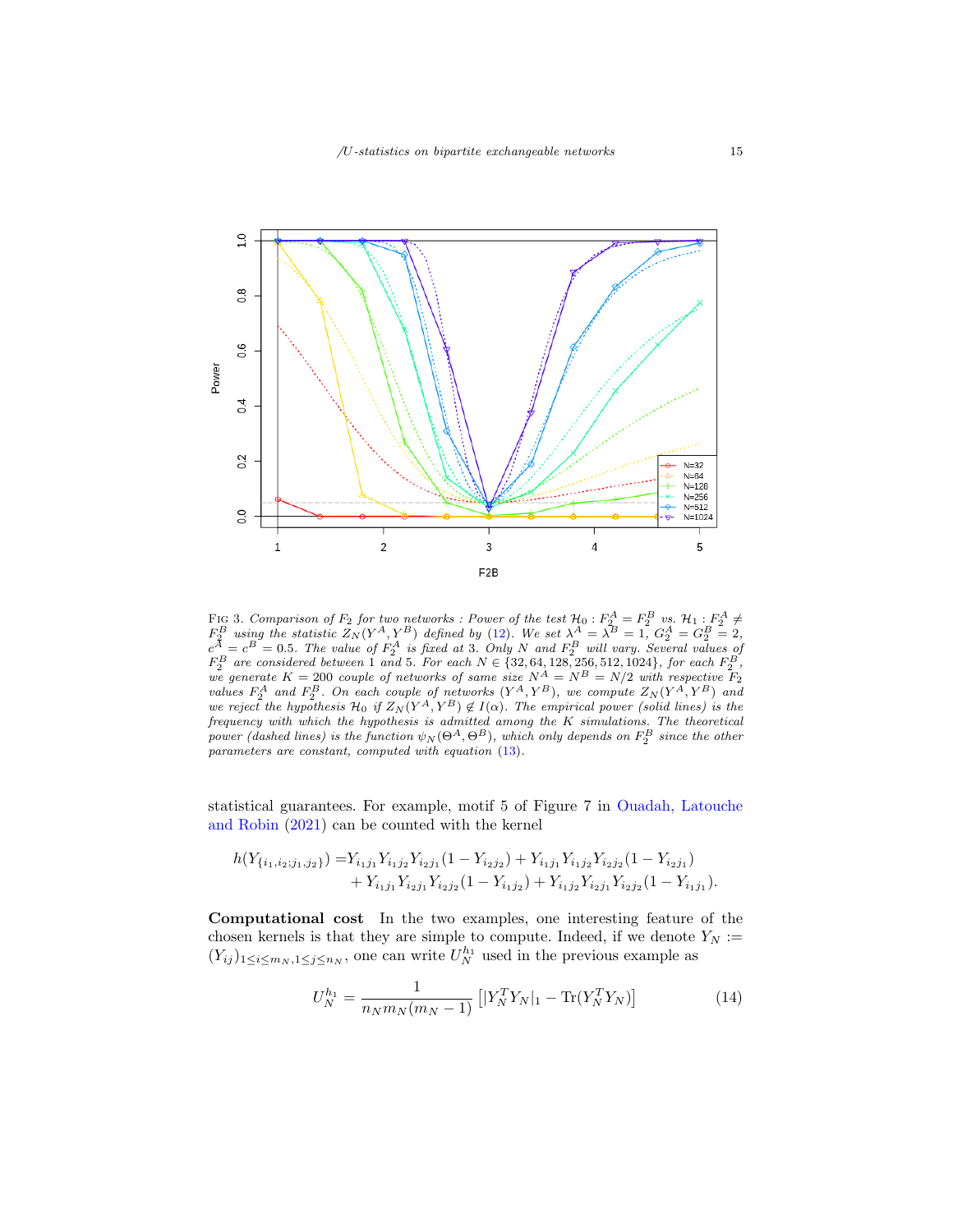where Tr is the trace operator. We see that  $U_N^{h_1}$  can be computed using only simple operations on matrices, which are optimized in most computing software. This can also be said for all the other U-statistics used in this example (see Appendix [H\)](#page-27-0).

Interest for U-statistics of larger subgraphs It is legitimate to wonder if one can extend our framework to U-statistics over submatrices of size different from  $2 \times 2$ , for example  $Y_{\{i_1,\ldots,i_p;j_1,\ldots,j_q\}}$  of size  $p \times q$ . If this can be done, then our framework can be used to count motifs of larger size. Also, in the row heterogeneity example where we used formula [\(2\)](#page-8-2) to derive an asymptotic confidence interval for  $F_2$ , we notice that one could have estimated the term  $\lambda^4 F_4$  appearing in V with a kernel over submatrices of size  $1 \times 4$  such as  $h(Y_{\{i_1; j_1, j_2, j_3, j_4\}}) = Y_{i_1 j_1} Y_{i_1 j_2} Y_{i_1 j_3} Y_{i_1 j_4}$  and  $\mathbb{E}[h(Y_{\{i_1; j_1, j_2, j_3, j_4\}})] = \lambda^4 F_4$ . The possibility for an extension is discussed in the next section.

#### 4. Discussion

In this paper, we have proven a weak convergence result for quadruplet Ustatistics over RCE matrices, using a backward martingale approach. We use the Aldous-Hoover representation of RCE matrices and a Hewitt-Savage type argument to extend this result and obtain a CLT in the dissociated case. Using this CLT, we provide a general framework to perform statistical inference on bipartite exchangeable networks through several examples.

Indeed, U-statistics can be used to build unbiased estimators. The advantage of taking quadruplets is to define functions over several interactions of the same row or column. This allows us to extract information on the row and column distribution. The CLT then guarantees an asymptotic normality result of the estimators, where the only unknown is their asymptotic variances, which have to be estimated then plugged in with Slutsky's Theorem.

Extension to larger subgraphs It is possible to extend our theorem to Ustatistics over submatrices of size different from  $2\times 2$ , for example  $Y_{\{i_1,\ldots,i_p;j_1,\ldots,j_q\}}$ of size  $p \times q$ . In this case, for some kernel h on these submatrices,

$$
U_N^h = \left[{m_N \choose p} {n_N \choose q}\right]^{-1} \sum_{1 \le i_1 < ... < i_p \le m_N} \sum_{1 \le j_1 < ... < j_q \le n_N} h(Y_{\{i_1,...,i_p;j_1,...,j_q\}}),
$$

would also be asymptotically normal. All the steps of our proof can be adapted to U-statistics of larger subgraphs. These U-statistics are indeed backward martingales and the equivalent of Proposition  $D.1$  and Proposition  $E.1$  require more calculus. As a consequence, the asymptotic variance also has a different expression. On the one hand, such an extension would allow more flexibility in the choice of the kernel, hence the ability to build more complex estimators. On the other hand, in practice, the computation of such U-statistics may also be more complex and computationally demanding, whereas simple functions on quadruplets can easily be expressed with matrix operations.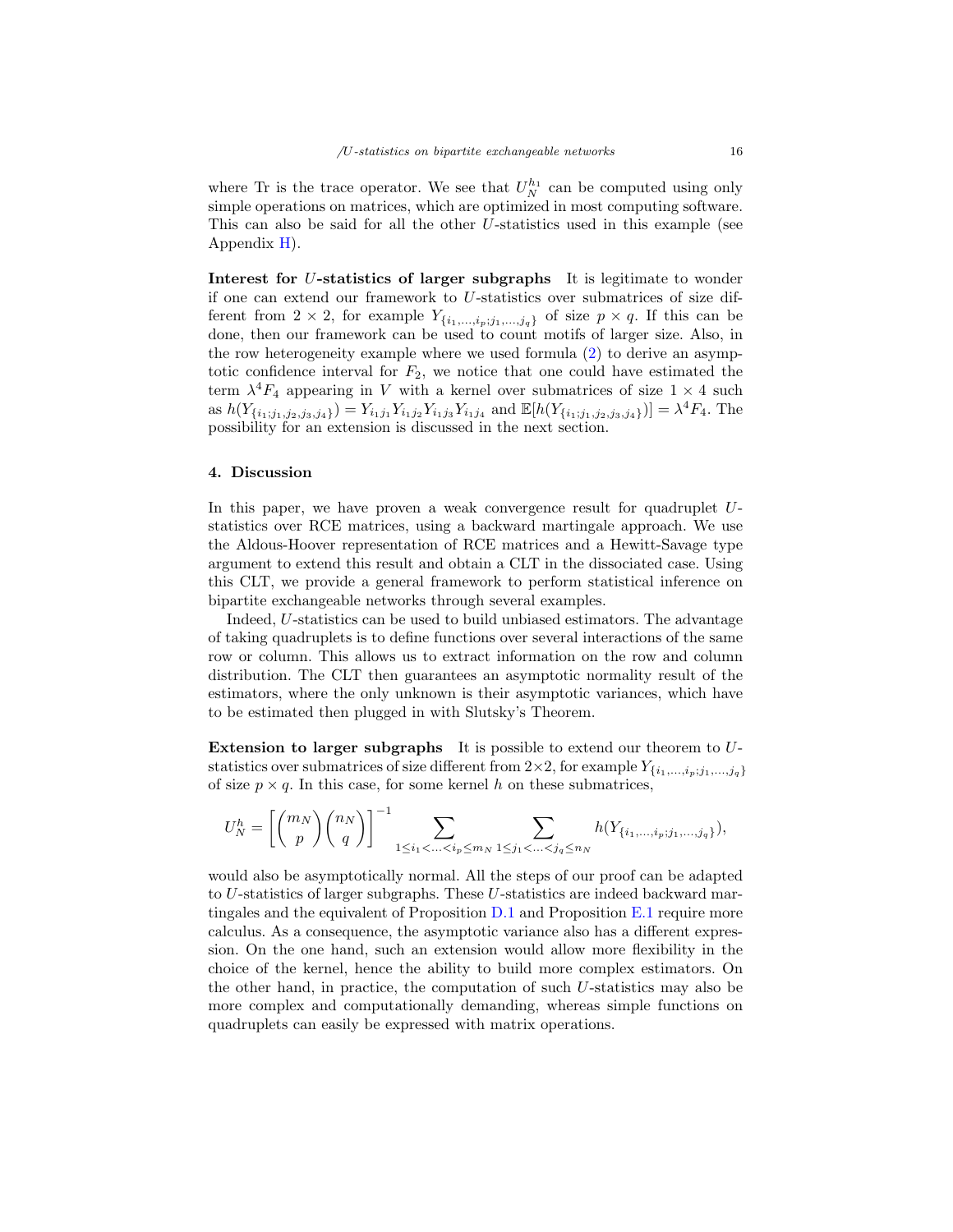Choice of the optimal kernels It is simple to design new  $U$ -statistics using various kernels. So when it comes to estimate some particular parameter, one may have the choice between several kernels. Even though they have the same expectation, not only the asymptotic variances might differ, but their rates of convergence to their asymptotic distributions can also vary. In addition, one should remain careful that the derived U-statistics are easily computable. In conclusion, each kernel does not necessarily lead to the same statistical and computational guarantees. The art of designing the best estimation procedures or statistical tests using our approach relies on finding the optimal kernels, depending on the situation.

Berry-Esseen Further studies might be carried to investigate the rate of con-**Berry-Esseen** Further studies might be carried to investigate the rate of convergence of  $\sqrt{N}(U_N^h - U_\infty^h)$  to its limiting distribution. For specific applications, one can for now rely on simulations to assess how quickly it converges. A possible direction to find theoretical guarantees is the derivation of a Berry-Esseen-type bound.

# <span id="page-16-0"></span>Appendix A: Properties of  $m_N$  and  $n_N$

In this appendix, we provide the proofs for Proposition [2.2](#page-3-2) and further properties of the sequences  $m_N$  and  $n_N$  defined as  $m_N = 2 + |c(N + 1)|$  and  $n_N =$  $2 + \lfloor(1 - c)(N + 1)\rfloor$  for all  $N \geq 1$ , where c is an irrational number (Definition [2.1\)](#page-3-0).

Proof of Proposition [2.2.](#page-3-2) The second result stems from the fact that

 $m_N + n_N = 4 + |c(N+1)| + |(1-c)(N+1)| = 4 + |c(N+1)| + |-c(N+1)| + N + 1$ 

and  $|c(N + 1)| + |-c(N + 1)| = -1$  because  $c(N + 1)$  is not an integer since c is irrational. Then, the first result simply follows as

$$
\frac{m_N}{m_N + n_N} = \frac{\lfloor c(N+1) \rfloor + 2}{N+4} \approx \frac{c(N+1) + 2}{N+4} \approx \frac{cN}{N},
$$

where  $\sim \atop N$  denotes the asymptotic equivalence when N grows to infinity, i.e.  $a_N \sim \atop N$  $b_N$  if and only if  $a_N/b_N \longrightarrow_{N \to \infty} 1$ .

*Proof of Corollary [2.3.](#page-3-3)* As  $m_N$  and  $n_N$  are non decreasing, the corollary is a direct consequence of  $m_N + n_N = 4 + N$ , because then  $m_{N+1} + n_{N+1} = 4 + N + 1 =$  $m_N + n_N + 1.$  $\Box$ 

<span id="page-16-1"></span>Definition A.1. We define  $\mathcal{B}_c$  and  $\mathcal{B}_{1-c}$  two complementary subsets of  $\mathbb{N}^*$  as

$$
\mathcal{B}_c = \{ N \in \mathbb{N}^* : m_N = m_{N-1} + 1 \} \text{ and } \mathcal{B}_{1-c} = \{ N \in \mathbb{N}^* : n_N = n_{N-1} + 1 \}.
$$

<span id="page-16-2"></span>**Proposition A.2.** Set  $\kappa_c(m) := \left\lfloor \frac{m-2}{c} \right\rfloor$  and  $\kappa_{1-c}(n) := \left\lfloor \frac{n-2}{1-c} \right\rfloor$ . If  $N \in \mathcal{B}_c$ , then  $N = \kappa_c(m_N)$ . Similarly, if  $N \in \mathcal{B}_{1-c}$ , then  $N = \kappa_{1-c}(n_N)$ .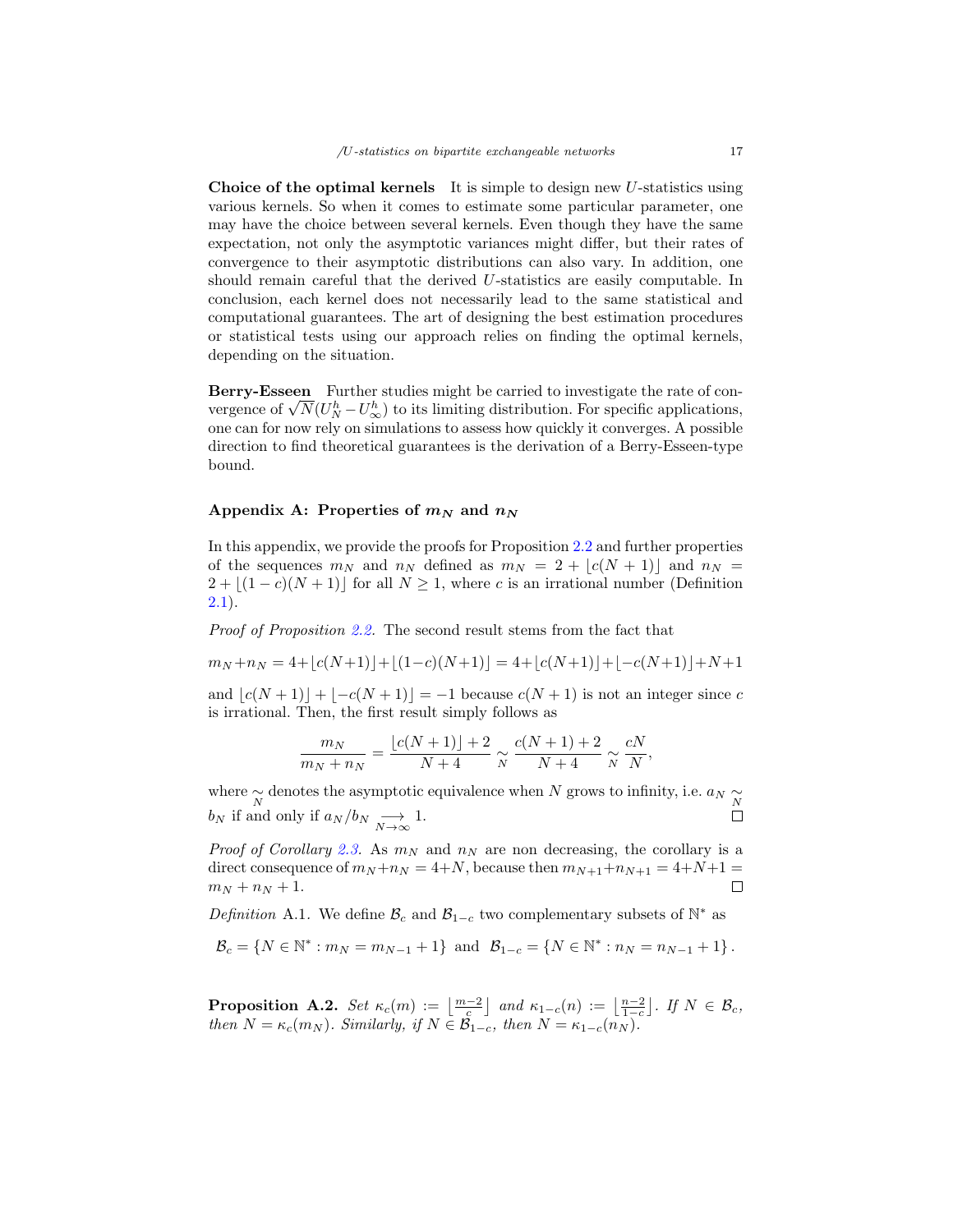*Proof.* Remember that c is an irrational number, so if  $N \in \mathcal{B}_c$ , then

$$
cN + 2 < \lfloor cN \rfloor + 3 = m_{N-1} + 1 = m_N = \lfloor c(N+1) \rfloor + 2 < c(N+1) + 2,
$$

which means that 
$$
\frac{m_N - 2}{c} - 1 < N < \frac{m_N - 2}{c}
$$
, thus  $N = \left\lfloor \frac{m_N - 2}{c} \right\rfloor$ .

#### <span id="page-17-0"></span>Appendix B: Backward martingales

In this appendix, we recall the definition of backward martingales and their convergence theorem.

Definition B.1. Let  $\mathcal{F} = (\mathcal{F}_n)_{n \geq 1}$  be a decreasing filtration and  $M = (M_n)_{n \geq 1}$ a sequence of integrable random variables adapted to  $\mathcal{F}\colon (M_n, \mathcal{F}_n)_{n \geq 1}$  is a backward martingale if and only if for all  $n \geq 1$ ,  $\mathbb{E}[M_n|\mathcal{F}_{n+1}] = M_{n+1}$ .

<span id="page-17-4"></span>**Theorem B.2.** Let  $(M_n, \mathcal{F}_n)_{n>1}$  be a backward martingale. Then,  $(M_n)_{n>1}$  is uniformly integrable, and, denoting  $M_{\infty} = \mathbb{E}[M_1 | \mathcal{F}_{\infty}]$  where  $\mathcal{F}_{\infty} = \bigcap_{n=1}^{\infty} \mathcal{F}_n$ , we have

$$
M_n \xrightarrow[n \to \infty]{a.s., L_1} M_\infty.
$$

Furthermore, if  $(M_n)_{n\geq 1}$  is square-integrable, then  $M_n \xrightarrow[n \to \infty]{L_2} M_\infty$ .

# <span id="page-17-2"></span>Appendix C: Square-integrable backward martingale

In this appendix, we prove Proposition [C.1,](#page-17-1) which states that  $U_N^h$  is a squareintegrable backward martingale.

<span id="page-17-1"></span>**Proposition C.1.** Let Y be a RCE matrix. Let h be a quadruplet kernel such that  $\mathbb{E}[h(Y_{\{1,2;1,2\}})^2] < \infty$ . Let  $\mathcal{F}_N = \sigma((U_{kl}^h, k \geq m_N, l \geq n_N))$  and  $\mathcal{F}_{\infty} =$  $\bigcap_{N=1}^{\infty} \mathcal{F}_N$ . Set  $U_{\infty}^h := \mathbb{E}[h(Y_{\{1,2;1,2\}})|\mathcal{F}_{\infty}]$ . Then  $(U_N^h, \mathcal{F}_N)_{N\geq 1}$  is a squareintegrable backward martingale and  $U_N^h \frac{a.s., L_2}{N \to \infty} U_\infty^h = \mathbb{E}[h(Y_{\{1,2;1,2\}})|\mathcal{F}_\infty].$ 

The proof relies on the following lemma.

<span id="page-17-3"></span>**Lemma C.2.** For all  $1 \le i_1 < i_2 \le m_N$  and  $1 \le j_1 < j_2 \le n_N$ ,  $\mathbb{E}[h(Y_{\{i_1,i_2:j_1,j_2\}})|\mathcal{F}_N] =$  $\mathbb{E}[h(Y_{\{1,2;1,2\}})|\mathcal{F}_N].$ 

Proof. In the proof of this lemma, we specify the matrices over which the Ustatistics are taken, i.e. we denote  $U_{k,l}^h(Y)$  instead of  $U_{k,l}^h$  the U-statistic of kernel h and of size  $k \times l$  computed on Y.

By construction, for all  $k \geq m_N, l \geq n_N$ , for all matrix permutation  $\Phi \in$  $\mathbb{S}_{m_N} \times \mathbb{S}_{n_N}$  (only changing the first  $m_N$  rows and  $n_N$  columns), we have  $U_{k,l}^h(\Phi Y) =$  $U_{k,l}^h(Y)$ . Moreover, since Y is RCE, we also have  $\Phi Y \stackrel{\mathcal{D}}{=} Y$ . Therefore,

$$
\Phi Y|(U_{k,l}^h(Y), k \ge m_N, l \ge n_N) \stackrel{\mathcal{D}}{=} Y|(U_{k,l}^h(Y), k \ge m_N, l \ge n_N).
$$

That means that conditionally on  $\mathcal{F}_N$ , the first  $m_N$  rows and  $n_N$  columns of Y are exchangeable and the result to prove follows from this. $\Box$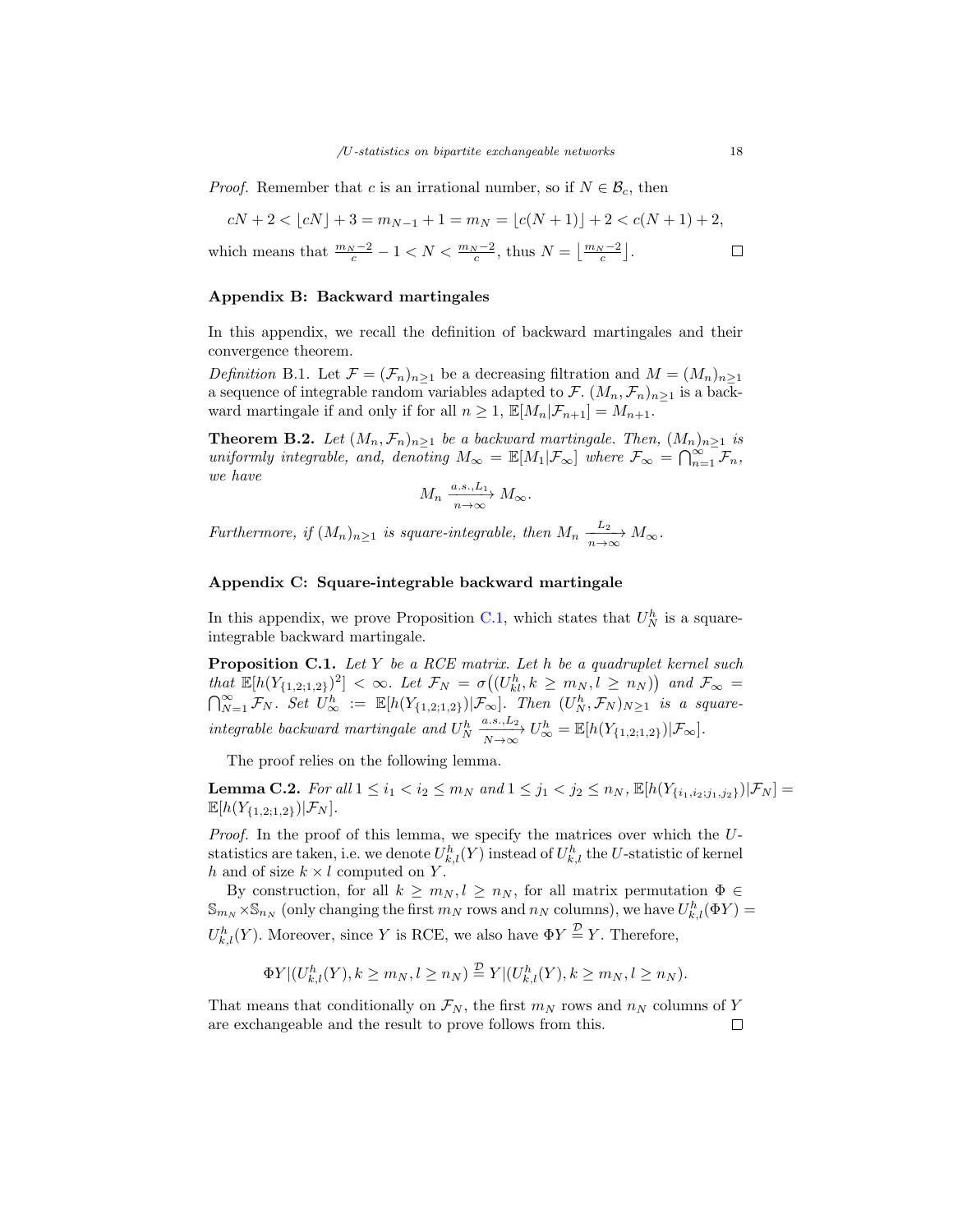*Proof of Proposition [C.1.](#page-17-1)* First, we remark that as  $\mathbb{E}[h(Y_{\{1,2;1,2\}})^2] < \infty$ , then for all N,  $\mathbb{E}[(U_N^h)^2] < \infty$ . Thus, the  $(U_N^h)_{N\geq 1}$  are square-integrable. Second,  $\mathcal{F} = (\mathcal{F}_N)_{N \geq 1}$  is a decreasing filtration and for all N,  $U_N^h$  is  $\mathcal{F}_N$ -measurable. Now using lemma [C.2,](#page-17-3) we have for all  $K \leq N$ ,

$$
\mathbb{E}[U_K^h|\mathcal{F}_N] = {m_K \choose 2}^{-2} {n_K \choose 2}^{-2} \sum_{\substack{1 \le i_1 < i_2 \le m_K \\ 1 \le j_1 < j_2 \le n_K \\ \cdots \\ 1 \le j_1 < j_2 \le n_K}} \mathbb{E}[h(Y_{\{i_1, i_2; j_1, j_2\}})|\mathcal{F}_N]
$$
\n
$$
= {m_K \choose 2}^{-2} {n_K \choose 2}^{-2} \sum_{\substack{1 \le i_1 < i_2 \le m_K \\ 1 \le j_1 < j_2 \le n_K \\ \cdots \\ 1 \le j_1 < j_2 \le n_K}} \mathbb{E}[h(Y_{\{1, 2; 1, 2\}})|\mathcal{F}_N]
$$
\n
$$
= \mathbb{E}[h(Y_{\{1, 2; 1, 2\}})|\mathcal{F}_N],
$$

In particular,  $\mathbb{E}[U_{N-1}^h | \mathcal{F}_N] = \mathbb{E}[U_N^h | \mathcal{F}_N] = U_N^h$ , which concludes the proof that  $(U_N^h, \mathcal{F}_N)_{N \geq 1}$  is a square-integrable backward martingale. Finally, Theorem [B.2](#page-17-4) ensures that  $U_N^h \xrightarrow[N \to \infty]{a.s., L_2} U_\infty^h$ .  $\Box$ 

#### <span id="page-18-1"></span>Appendix D: Asymptotic variances

We prove Proposition [D.1](#page-18-0) which gives the convergence and an expression for the asymptotic variance. The proof involves some tedious calculations. Before that, we introduce some notations to make the proof of Proposition [D.1](#page-18-0) more readable.

*Notation*. In this appendix and in Appendix  $E$ , we denote

- $X_{[i_1,i_2;j_1,j_2]} := h(Y_{\{i_1,i_2,j_1,j_2\}}),$
- $Z_{NK} := \sqrt{N}(U_K U_{K+1}),$ <br>•  $Z_{NK} := \sqrt{N}(U_K U_{K+1}),$
- $S_{NK} := \mathbb{E}[Z_{NK}^2 | \mathcal{F}_{K+1}],$
- $V_N := \sum_{K=N}^{\infty} S_{NK}$ .

The exchangeability of Y implies that  $\mathbb{E}[X_{[i_1,i_2;j_1,j_2]}X_{[i'_1,i'_2;j'_1,j'_2]}|\mathcal{F}_K]$  only depends on the numbers of rows and columns shared by both  $[i_1, i_2; j_1, j_2]$  and  $[i'_1, i'_2; j'_1, j'_2]$ . For  $0 \le p \le 2$  and  $0 \le q \le 2$ , we set

$$
c_K^{(p,q)} := \mathbb{E}[X_{[i_1,i_2;j_1,j_2]}X_{[i'_1,i'_2;j'_1,j'_2]}|\mathcal{F}_K],
$$

and

$$
c^{(p,q)}_\infty:=\mathbb{E}[X_{[i_1,i_2;j_1,j_2]}X_{[i'_1,i'_2;j'_1,j'_2]}|\mathcal{F}_\infty],
$$

where they share  $p$  rows and  $q$  columns.

<span id="page-18-0"></span>**Proposition D.1.** 
$$
V_N \xrightarrow[N \to \infty]{} V = 4c^{-1}(c_{\infty}^{(1,0)} - U_{\infty}^2) + 4(1-c)^{-1}(c_{\infty}^{(0,1)} - U_{\infty}^2).
$$

The proof of Proposition [D.1](#page-18-0) will be based on the following five lemmas.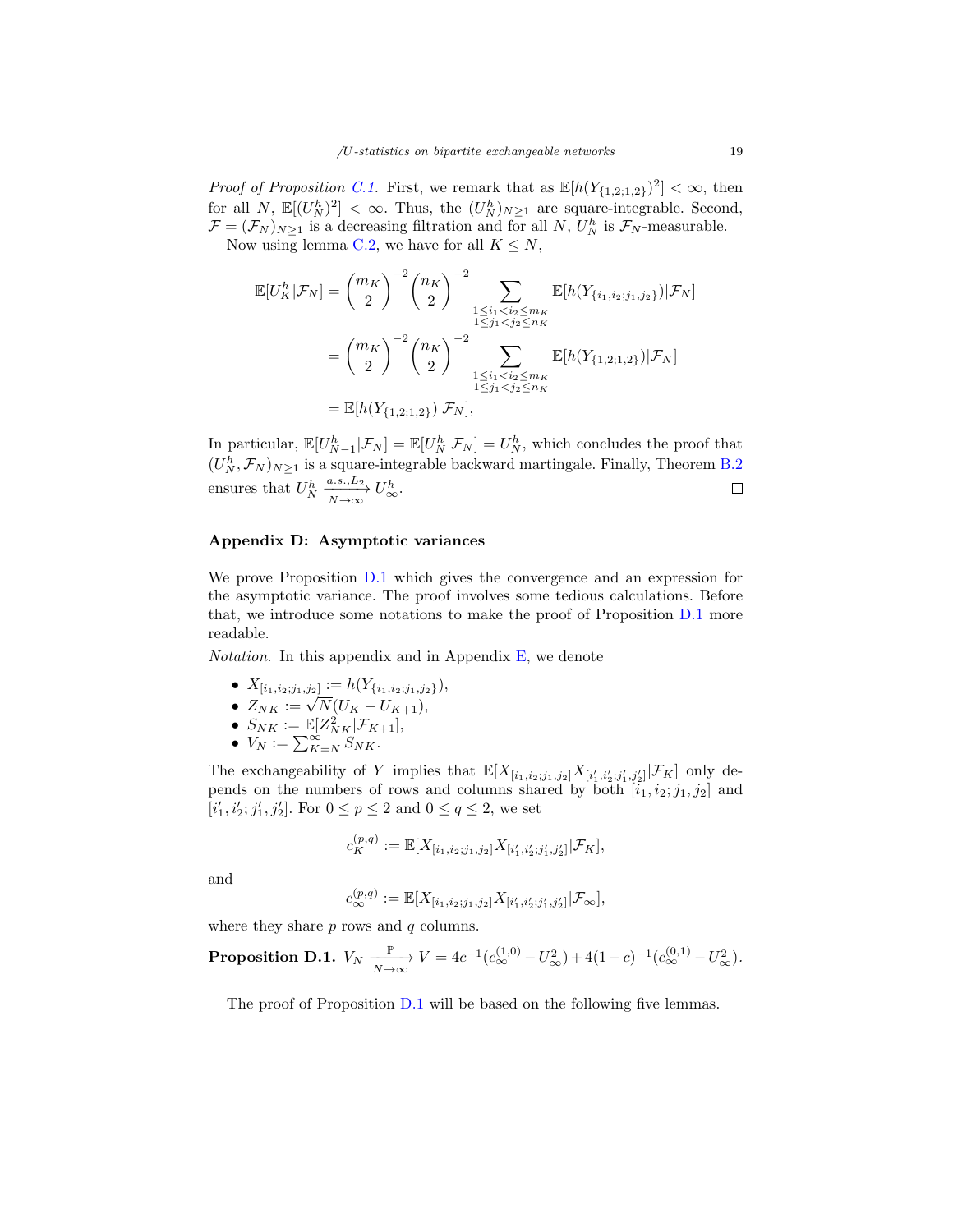<span id="page-19-1"></span>**Lemma D.2.** If  $K \in \mathcal{B}_c$ , then

$$
Z_{N,K-1} = \sqrt{N} \frac{2}{m_K - 2} (U_K - \delta_K),
$$

where

$$
\delta_K = (m_K - 1)^{-1} \binom{n_K}{2}^{-1} \sum_{\substack{1 \le i_1 \le m_K - 1 \\ 1 \le j_1 < j_2 \le n_K}} X_{[i_1, m_K; j_1, j_2]}.
$$

Proof. Observe that

<span id="page-19-0"></span>
$$
\sum_{\substack{1 \le i_1 < i_2 \le m_K \\ 1 \le j_1 < j_2 \le n_K}} X_{[i_1, i_2; j_1, j_2]} = \sum_{\substack{1 \le i_1 < i_2 \le m_K - 1 \\ 1 \le j_1 < j_2 \le n_K}} X_{[i_1, i_2; j_1, j_2]} + \sum_{\substack{1 \le i_1 \le m_K - 1 \\ 1 \le j_1 < j_2 \le n_K}} X_{[i_1, m_K; j_1, j_2]}.
$$
\n
$$
(15)
$$

But if  $K \in \mathcal{B}_c$  (see definition [A.1\)](#page-16-1), then  $m_{K-1} = m_K - 1$  and  $n_{K-1} = n_K$ . Therefore, equation [\(15\)](#page-19-0) is equivalent to

$$
{\binom{m_K}{2}}{\binom{n_K}{2}}U_K={\binom{m_K-1}{2}}{\binom{n_K}{2}}U_{K-1}+({m_K-1}){\binom{n_K}{2}}\delta_K,
$$

so

$$
U_{K-1} = \frac{1}{m_K - 2} (m_K U_K - 2\delta_K).
$$

This concludes the proof since  $Z_{N,K-1} =$ √  $N(U_{K-1}-U_K)$ .

We now calculate  ${\cal S}_{NK}$  in the following lemmas.

<span id="page-19-3"></span>**Lemma D.3.** For all  $0 \le p \le 2$  and  $0 \le q \le 2$ ,  $c_N^{(p,q)}$  $\stackrel{(p,q)}{N} \xrightarrow[N \to \infty]{a.s.,L_1} c_{\infty}^{(p,q)}.$ 

*Proof.* This follows from the fact that  $(c_N^{(p,q)}, \mathcal{F}_N)_{N \geq 1}$  is a backward martingale.

# <span id="page-19-2"></span>**Lemma D.4.** If  $K \in \mathcal{B}_c$ , then

$$
S_{N,K-1} = 4N\bigg(\frac{(n_K-2)(n_K-3)}{(m_K-1)(m_K-2)n_K(n_K-1)}c_K^{(1,0)} - \frac{1}{(m_K-2)^2}U_K^2 + \psi(K)\bigg),
$$

where  $\psi$  does not depend on N and  $\psi(K) = o(m_K^{-2})$ .

*Proof.* Because of Lemma [D.2](#page-19-1) and the  $\mathcal{F}_K$ -measurability of  $U_K$ ,

$$
S_{N,K-1} = \frac{4N}{(m_K-2)^2} (\mathbb{E}[\delta_K^2 | \mathcal{F}_K] + U_K^2 - 2U_K \mathbb{E}[\delta_K | \mathcal{F}_K]).
$$

First, Lemma [C.2](#page-17-3) implies that

$$
\mathbb{E}[\delta_K|\mathcal{F}_K] = U_K.
$$

 $\Box$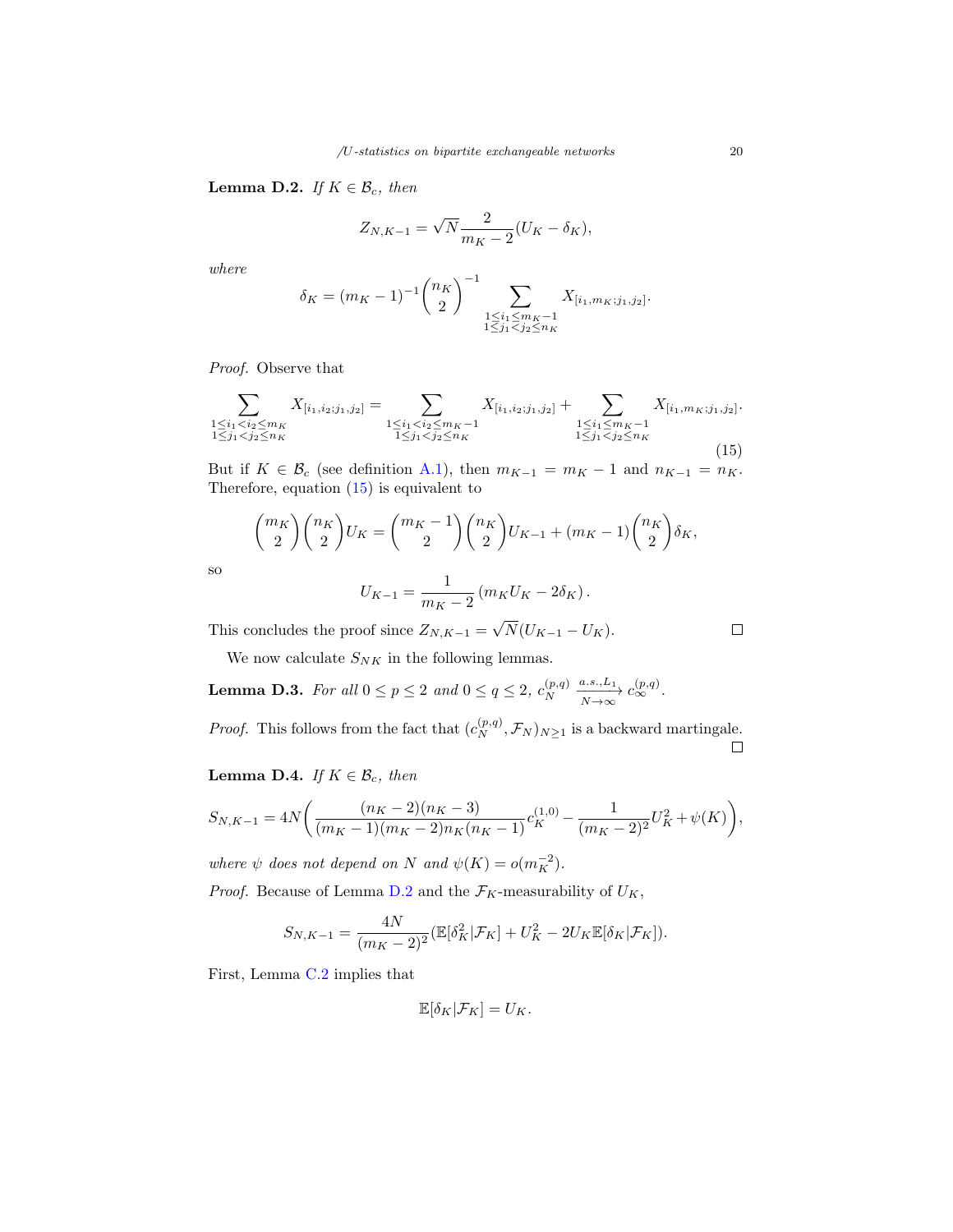Then, we can calculate

$$
\mathbb{E}[\delta_K^2|\mathcal{F}_K] = (m_K - 1)^{-2} {n_K \choose 2}^{-2} \sum_{\substack{1 \le i_1 \le m_K - 1 \\ 1 \le j_1 < j_2 \le n_K}} \sum_{\substack{1 \le i'_1 \le m_K - 1 \\ 1 \le j'_1 < j'_2 \le n_K}} \mathbb{E}[X_{[i_1, m_K; j_1, j_2]} X_{[i'_1, m_K; j'_1, j'_2]} | \mathcal{F}_K].
$$

Each term of the sum only depends on the number of rows and columns the quadruplets in  $X_{[i_1,m_K;j_1,j_2]}$  and  $X_{[i'_1,m_K;j'_1,j'_2]}$  have in common. For example, if they share p rows and q columns, it is equal to  $c_K^{(p,q)}$ . So by breaking down the different cases for  $p$  and  $q$ , we may count the number of possibilities. For example, if  $(p, q) = (1, 2)$ , then the number of possibilities is  $(m<sub>K</sub> - 1)(m<sub>K</sub> 2\binom{n_K}{2}$ . This gives

$$
\mathbb{E}[\delta_K^2|\mathcal{F}_K] = (m_K - 1)^{-1} {n_K \choose 2}^{-1} \left\{ \frac{1}{2} (m_K - 2)(n_K - 2)(n_K - 3)c_K^{(1,0)} + 2(m_K - 2)(n_K - 2)c_K^{(1,1)} + (m_K - 2)c_K^{(1,2)} + \frac{1}{2}(n_K - 2)(n_K - 3)c_K^{(2,0)} + 2(n_K - 2)c_K^{(2,1)} + c_K^{(2,2)} \right\}.
$$

Finally, setting

$$
\psi(K) := (m_K - 1)^{-3} \binom{n_K}{2}^{-1} \left\{ 2(m_K - 2)(n_K - 2)c_K^{(1,1)} + (m_K - 2)c_K^{(1,2)} + \frac{1}{2}(n_K - 2)(n_K - 3)c_K^{(2,0)} + 2(n_K - 2)c_K^{(2,1)} + c_K^{(2,2)} \right\},\,
$$

we obtain the desired result, with  $\psi(K) = o(m_K^{-2})$  since  $\frac{m_K}{c} \underset{K}{\sim}$  $\frac{n_K}{1-c} \underset{K}{\sim} K.$  $\Box$ 

Remark. In the case where  $K \in \mathcal{B}_{1-c}$ , the equivalent formulas to those of Lem-mas [D.2](#page-19-1) and [D.4](#page-19-2) are derived from similar proofs. If  $K \in \mathcal{B}_{1-c}$ , then

$$
Z_{N,K-1} = \sqrt{N} \frac{2}{n_K - 2} (U_K - \gamma_K),
$$

where

$$
\gamma_K = (n_K - 1)^{-1} \binom{m_K}{2}^{-1} \sum_{\substack{1 \le i_1 < i_2 \le m_K \\ 1 \le j_1 \le n_K - 1}} X_{[i_1, i_2; j_1, n_K]},
$$

and

$$
S_{N,K-1}=4N\bigg(\frac{(m_K-2)(m_K-3)}{(n_K-1)(n_K-2)m_K(m_K-1)}c_K^{(0,1)}-\frac{1}{(n_K-2)^2}U_K^2+\varphi(K)\bigg),
$$

where  $\varphi$  does not depend on N and  $\varphi(K) = o(n_K^{-2})$ .

<span id="page-20-0"></span>**Lemma D.5.** Let  $(R_n)_{n\geq 1}$  be a sequence of random variables and  $(\lambda_n)_{n\geq 1}$  a sequence of real positive numbers. Set  $C_n := n \sum_{k=n}^{\infty} \lambda_k R_k$ . If

• 
$$
n \sum_{k=n}^{\infty} \lambda_k \xrightarrow[n \to \infty]{} 1
$$
, and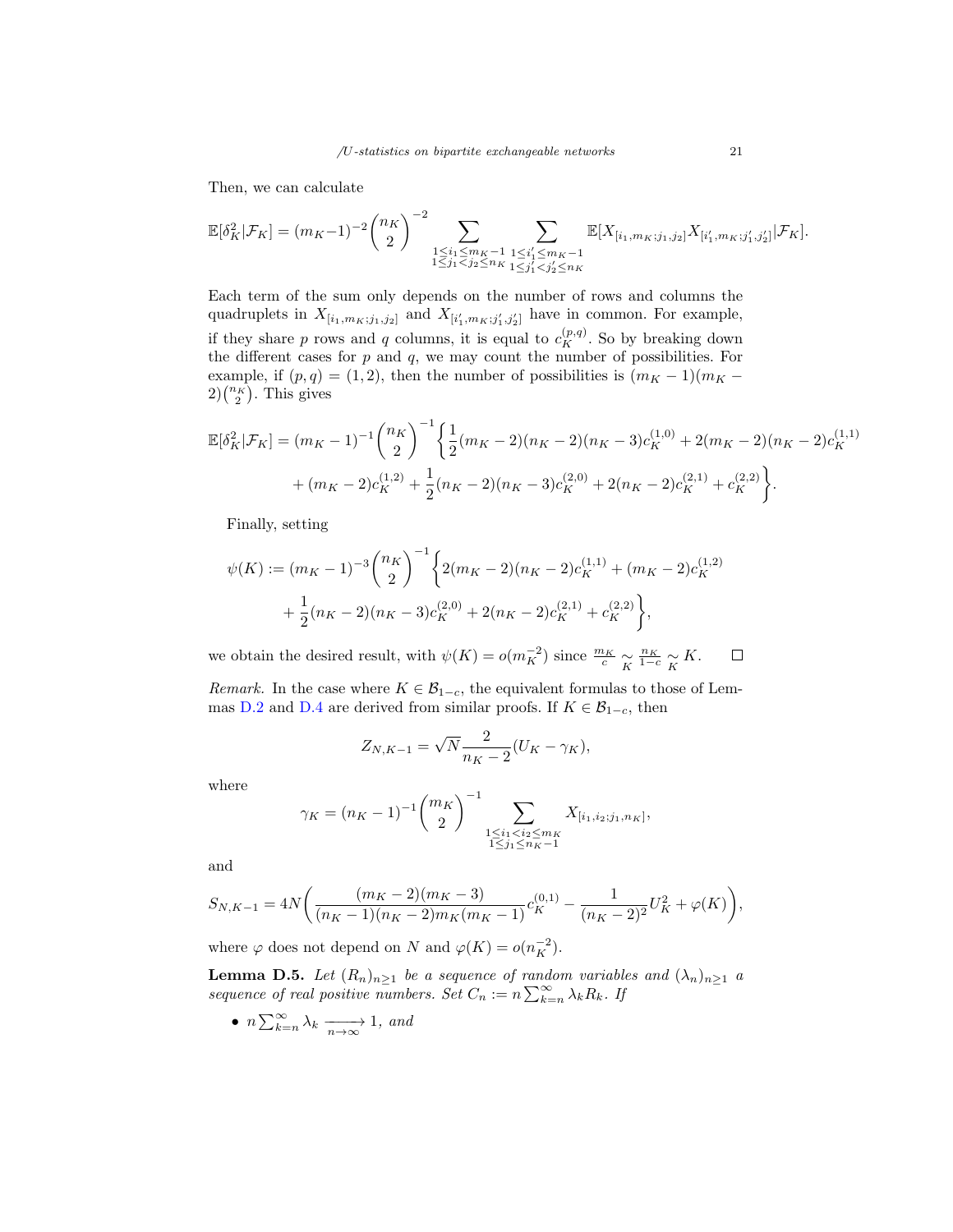• there exists a random variable  $R_{\infty}$  such that  $R_n \frac{a.s.}{n \to \infty} R_{\infty}$ , then  $C_n \xrightarrow[n \to \infty]{a.s.} R_\infty$ . Furthermore, if  $R_n \xrightarrow[n \to \infty]{L_1} R_\infty$ , then  $C_n \xrightarrow[n \to \infty]{L_1} R_\infty$ .

Proof. Notice that

$$
|C_n - R_{\infty}| = |n \sum_{k=n}^{\infty} \lambda_k R_k - R_{\infty}|
$$
  
\n
$$
\leq |n \sum_{k=n}^{\infty} \lambda_k R_k - n \sum_{k=n}^{\infty} \lambda_k R_{\infty}| + |n \sum_{k=n}^{\infty} \lambda_k R_{\infty} - R_{\infty}|
$$
  
\n
$$
\leq \left(n \sum_{k=n}^{\infty} \lambda_k\right) \times \sup_{k \geq n} |R_k - R_{\infty}| + |n \sum_{k=n}^{\infty} \lambda_k - 1| \times |R_{\infty}|.
$$

If  $n \sum_{k=n}^{\infty} \lambda_k \xrightarrow[n \to \infty]{n \to \infty} 1$  and  $R_n \xrightarrow[n \to \infty]{a.s.} R_\infty$ , then for all  $\omega$  fixed except a set of neglectable size,  $C_n(\omega) \longrightarrow R_{\infty}(\omega)$ , which gives the a.s. convergence. Now, consider also that

$$
\mathbb{E}\left[|C_n - R_{\infty}|\right] \leq n \sum_{k=n}^{\infty} \lambda_k \mathbb{E}\left[|R_k - R_{\infty}|\right] + \left|n \sum_{k=n}^{\infty} \lambda_k - 1\right| \mathbb{E}\left[|R_{\infty}|\right]
$$
  

$$
\leq \left(n \sum_{k=n}^{\infty} \lambda_k\right) \times \sup_{k \geq n} \mathbb{E}\left[|R_k - R_{\infty}|\right] + \left|n \sum_{k=n}^{\infty} \lambda_k - 1\right| \mathbb{E}\left[|R_{\infty}|\right].
$$

So if  $R_n \xrightarrow[n \to \infty]{L_1} R_\infty$ , then  $\mathbb{E}\big[|R_n - R_\infty|\big] \xrightarrow[n \to \infty]{L_1} 0$  and  $\sup_{k \ge n} \mathbb{E}\big[|R_k - R_\infty|\big] \xrightarrow[n \to \infty]{L_1}$ 0. Since  $n \sum_{k=n}^{\infty} \lambda_k \xrightarrow[n \to \infty]{} 1$ , the first term converges to 0, and the second term too because  $\mathbb{E}[|R_{\infty}|] < \infty$ . Finally,  $\mathbb{E}[|C_n - R_{\infty}|] \xrightarrow[n \to \infty]{} 0$ .  $\Box$ 

<span id="page-21-0"></span>**Lemma D.6.** Let  $(Q_n)_{n\geq 1}$  be a sequence of random variables. Set  $C_n :=$  $n \sum_{k=n}^{\infty} Q_k$ . If there exists a random variable  $C_{\infty}$  such that  $n^2 Q_n \xrightarrow[n \to \infty]{a.s.} C_{\infty}$ , then  $C_n \xrightarrow[n \to \infty]{a.s.} C_\infty$ . Furthermore, if  $n^2 Q_n \xrightarrow[n \to \infty]{L_1} C_\infty$ , then  $C_n \xrightarrow[n \to \infty]{L_1} C_\infty$ .

*Proof.* This is a direct application of Lemma [D.5,](#page-20-0) where  $R_n := n^2 Q_n$  and  $\lambda_n :=$  $n^{-2}$ , as  $n \sum_{k=n}^{\infty} k^{-2} \xrightarrow[n \to \infty]{n} 1$ .

*Proof of Proposition [D.1.](#page-18-0)* Recall that from Corollary [2.3,](#page-3-3)  $\mathcal{B}_c$  and  $\mathcal{B}_{1-c}$  form a partition of the set of the positive integers  $\mathbb{N}^*$ , so that we can write

$$
V_N = V_N^{(c)} + V_N^{(1-c)},
$$

where  $V_N^{(c)} = \sum_{\substack{K=N+1 \ K \in \mathcal{B}_c}}^{N=N+1} S_{N,K-1}$  and  $V_N^{(1-c)} = \sum_{\substack{K=N+1 \ K \in \mathcal{B}_{1-c}}}^{N=N+1} S_{N,K-1}$ . Here, we only detail the computation of  $V_N^{(c)}$ , as one can proceed analogously with  $V_N^{(1-c)}$ .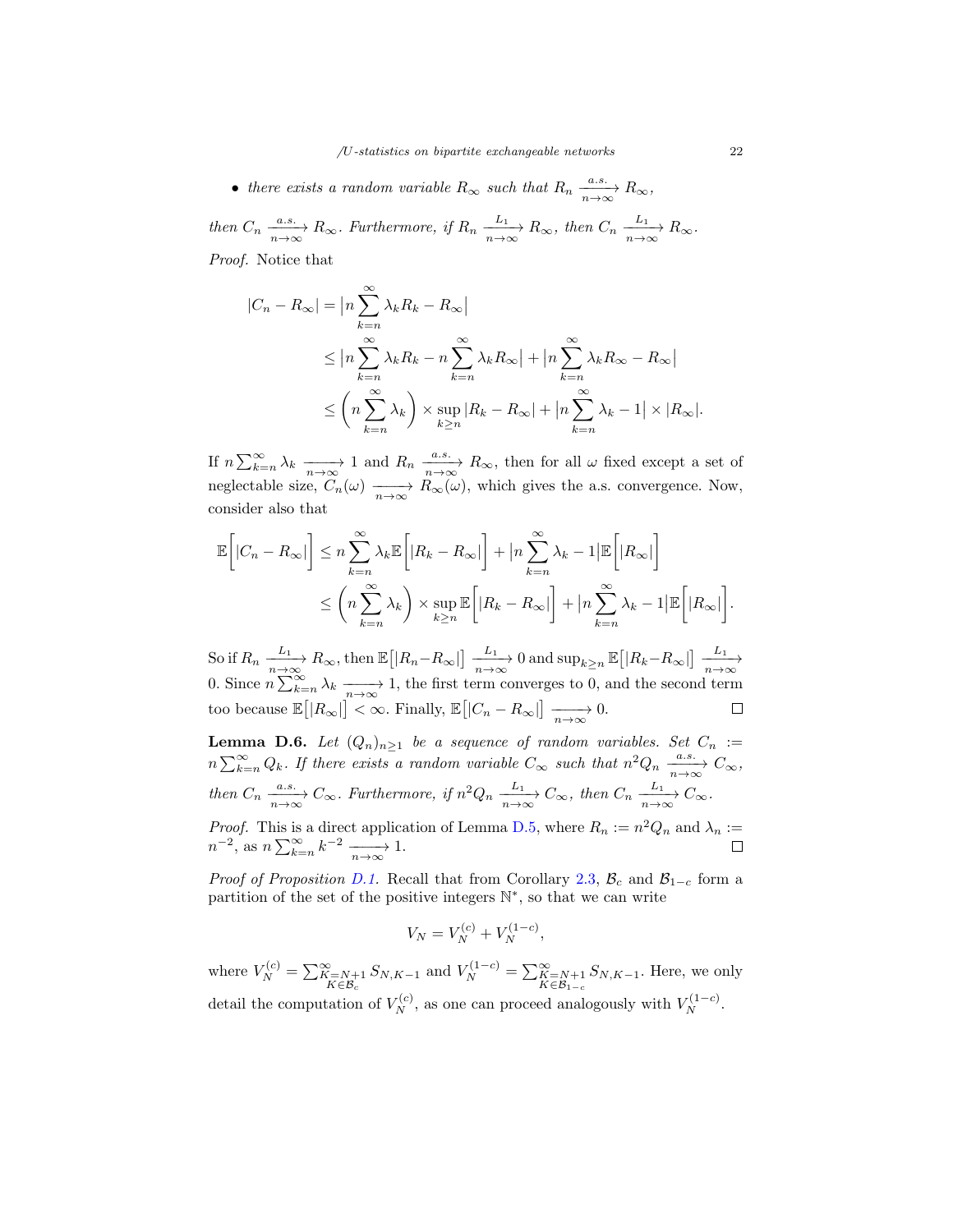In  $V_N^{(c)}$ , the sum is over the  $K \in \mathcal{B}_c$ . So, from Lemma [D.4,](#page-19-2)

$$
S_{N,K-1} = 4N\bigg(\frac{(n_K-2)(n_K-3)}{(m_K-1)(m_K-2)n_K(n_K-1)}c_K^{(1,0)} - \frac{1}{(m_K-2)^2}U_K^2 + \psi(K)\bigg).
$$

Now we use Proposition [A.2](#page-16-2) to replace K with  $\kappa_c(m_K) = \left\lfloor \frac{m_K-2}{c} \right\rfloor$  and

$$
S_{N,\kappa_c(m_K)-1} = 4N \bigg( \frac{(\kappa_c(m_K) - m_K + 2)(\kappa_c(m_K) - m_K + 1)}{(m_K - 1)(m_K - 2)(\kappa_c(m_K) - m_K + 4)(\kappa_c(m_K) - m_K + 3)} c_{\kappa_c(m_K)}^{(1,0)} - \frac{1}{(m_K - 2)^2} U_{\kappa_c(m_K)}^2 + \psi(\kappa_c(m_K)) \bigg).
$$

Therefore, because for all  $K \in \mathcal{B}_c$  we have  $m_K = m_{K-1} + 1$ , we can then transform the sum over  $K$  into a sum over  $m$  and

$$
V_N^{(c)} = \sum_{\substack{K=N+1\\K \in \mathcal{B}_c}}^{\infty} S_{N,K-1} = \sum_{m=m_{N+1}}^{\infty} S_{N,\kappa_c(m)-1} = N \sum_{m=m_{N+1}}^{\infty} R_m,
$$

where  $R_m := S_{N,\kappa_c(m)-1}/N$ , i.e.

$$
R_m = \frac{4(\kappa_c(m) - m + 2)(\kappa_c(m) - m + 1)}{(m-1)(m-2)(\kappa_c(m) - m + 4)(\kappa_c(m) - m + 3)} c_{\kappa_c(m)}^{(1,0)} - \frac{4}{(m-2)^2} U_{\kappa_c(m)}^2 + 4\psi(\kappa_c(m)).
$$

But we notice that since  $\psi(\kappa_c(m)) = o(m^{-2})$ , then Lemma [D.3](#page-19-3) and Proposition [C.1](#page-17-1) give for all N,

$$
m^2 R_m \xrightarrow[m \to \infty]{a.s., L_1} 4(c_{\infty}^{(1,0)} - U_{\infty}^2).
$$

And since  $\frac{m_{N+1}}{N} \xrightarrow[N \to \infty]{} c$  from Proposition [2.2,](#page-3-2) we find with Lemma [D.6](#page-21-0) that

$$
V_N^{(c)} = \frac{N}{m_{N+1}} \times m_{N+1} \sum_{m=m_{N+1}}^{\infty} R_m \frac{a.s., L_1}{N \to \infty} \frac{4}{c} (c_{\infty}^{(1,0)} - U_{\infty}^2).
$$

We can proceed likewise with  $V_N^{(1-c)}$ , where all the terms have  $K \in \mathcal{B}_{1-c}$ , to get

$$
V_N^{(1-c)} \xrightarrow[N \to \infty]{a.s., L_1} \frac{4}{1-c} (c_{\infty}^{(0,1)} - U_{\infty}^2),
$$

which finally gives

$$
V_N = V_N^{(c)} + V_N^{(1-c)} \xrightarrow[N \to \infty]{a.s., L_1} V := \frac{4}{c} (c_{\infty}^{(1,0)} - U_{\infty}^2) + \frac{4}{1-c} (c_{\infty}^{(0,1)} - U_{\infty}^2).
$$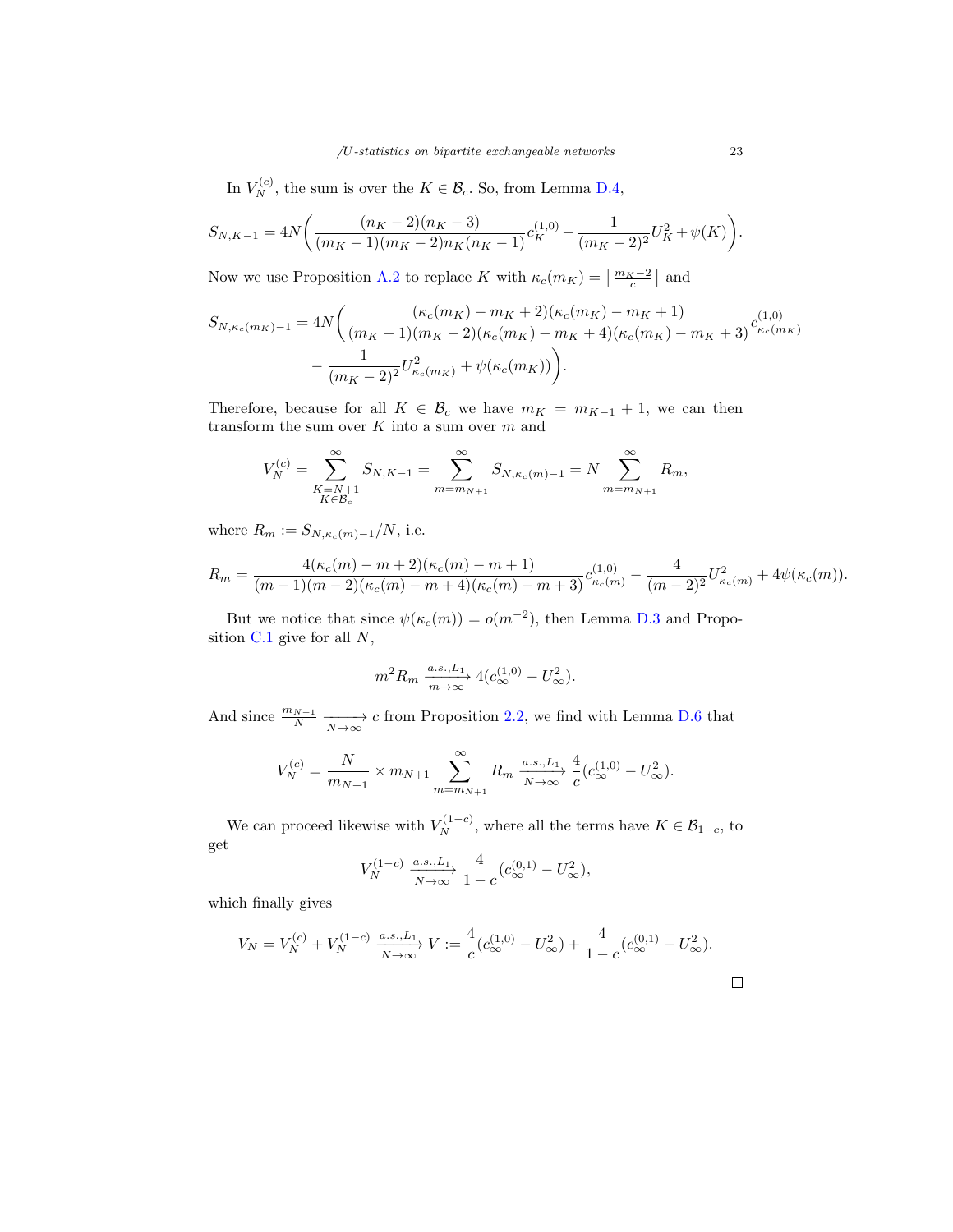#### <span id="page-23-1"></span>Appendix E: Conditional Lindeberg condition

We verify the conditional Lindeberg condition as stated by Proposition [E.1.](#page-23-0) We use the notations defined in Appendix [D.](#page-18-1)

<span id="page-23-0"></span>**Proposition E.1.** Let  $\epsilon > 0$ . Then the conditional Lindeberg condition is satisfied :

$$
\sum_{K=N}^{\infty} \mathbb{E}\big[ Z_{NK}^2 1_{\{|Z_{NK}| > \epsilon\}} \big| \mathcal{F}_{K+1} \big] \xrightarrow[N \to \infty]{\mathbb{P}} 0
$$

The proof relies on the four following lemmas.

<span id="page-23-3"></span>**Lemma E.2.** Let  $(Q_n)_{n\geq 1}$  be a sequence of random variables. Set  $C_n :=$  $n \sum_{k=n}^{\infty} Q_k$ . If  $n^2 \mathbb{E} \big[ |Q_n| \big] \xrightarrow[n \to \infty]{} 0$ , then  $C_n \xrightarrow[n \to \infty]{} 0$ .

*Proof.* Lemma [D.6](#page-21-0) and the triangular inequality give  $\mathbb{E}\left[|C_n|\right] \leq n \sum_{k=n}^{\infty} \mathbb{E}\left[|Q_k|\right] \xrightarrow[n \to \infty]{}$ 0. Let some  $\epsilon > 0$ , then Markov's inequality ensures that

$$
\mathbb{P}(|C_n| > \epsilon) \le \frac{\mathbb{E}\big[|C_n|\big]}{\epsilon} \xrightarrow[n \to \infty]{} 0.
$$

 $\Box$ 

<span id="page-23-2"></span>**Lemma E.3.** For sequences of random variables  $U_n$  and sets  $B_n$ , if  $U_n \xrightarrow[n \to \infty]{L_2} U$ and  $\mathbb{1}(B_n) \xrightarrow[n \to \infty]{} 0$ , then  $\mathbb{E}[U_n^2 \mathbb{1}(B_n)] \xrightarrow[n \to \infty]{} 0$ .

*Proof.* Note that for all  $n, a > 0$ ,

$$
\mathbb{E}\left[U_n^2\mathbb{1}(B_n)\right] = \mathbb{E}\left[U_n^2\mathbb{1}(B_n)\mathbb{1}(U_n^2 > a)\right] + \mathbb{E}\left[U_n^2\mathbb{1}(B_n)\mathbb{1}(U_n^2 \le a)\right]
$$
  
\n
$$
\leq \mathbb{E}\left[U_n^2\mathbb{1}(U_n^2 > a)\right] + \mathbb{E}\left[a\mathbb{1}(B_n)\right]
$$
  
\n
$$
\leq \mathbb{E}\left[U_n^2\mathbb{1}(U_n^2 > a)\right] + a\mathbb{P}(B_n)
$$

Let  $\epsilon > 0$ .  $U_n \xrightarrow[n \to \infty]{L_2} U$ , so  $(U_n^2)_{n \geq 1}$  is uniformly integrable and there exists  $a > 0$  such that  $\mathbb{E}[U_n^2 \mathbb{1}(U_n^2 > a)] \leq \sup_k \mathbb{E}[U_k^2 \mathbb{1}(U_k^2 > a)] \leq \frac{\epsilon}{2}$ . Moreover,  $\mathbb{1}(B_n) \xrightarrow[n \to \infty]{} 0$ , which translates to  $\mathbb{P}(B_n) \xrightarrow[n \to \infty]{} 0$  and there exists an integer  $n_0$  such that for all  $n > n_0$ ,  $\mathbb{P}(B_n) \leq \frac{\epsilon}{2a}$ . Choosing such a real number a, we can always find an integer  $n_0$  such that for  $n > n_0$ , we have  $\mathbb{E}[U_n^2 \mathbb{1}(B_n)] \leq \epsilon$ .

<span id="page-23-4"></span>**Lemma E.4.** For sequences of random variables  $M_n$  and sets  $B_n$ , if  $(M_n)_{n\geq 1}$ is a backward martingale with respect to some filtration and  $\mathbb{1}(B_n) \xrightarrow[n \to \infty]{} 0$ , then  $\mathbb{E}[M_n \mathbb{1}(B_n)] \longrightarrow 0.$ 

*Proof.* We notice that from Theorem [B.2,](#page-17-4)  $(M_n)_{n>1}$  is uniformly integrable, then the proof is similar to that of Lemma [E.3.](#page-23-2) $\Box$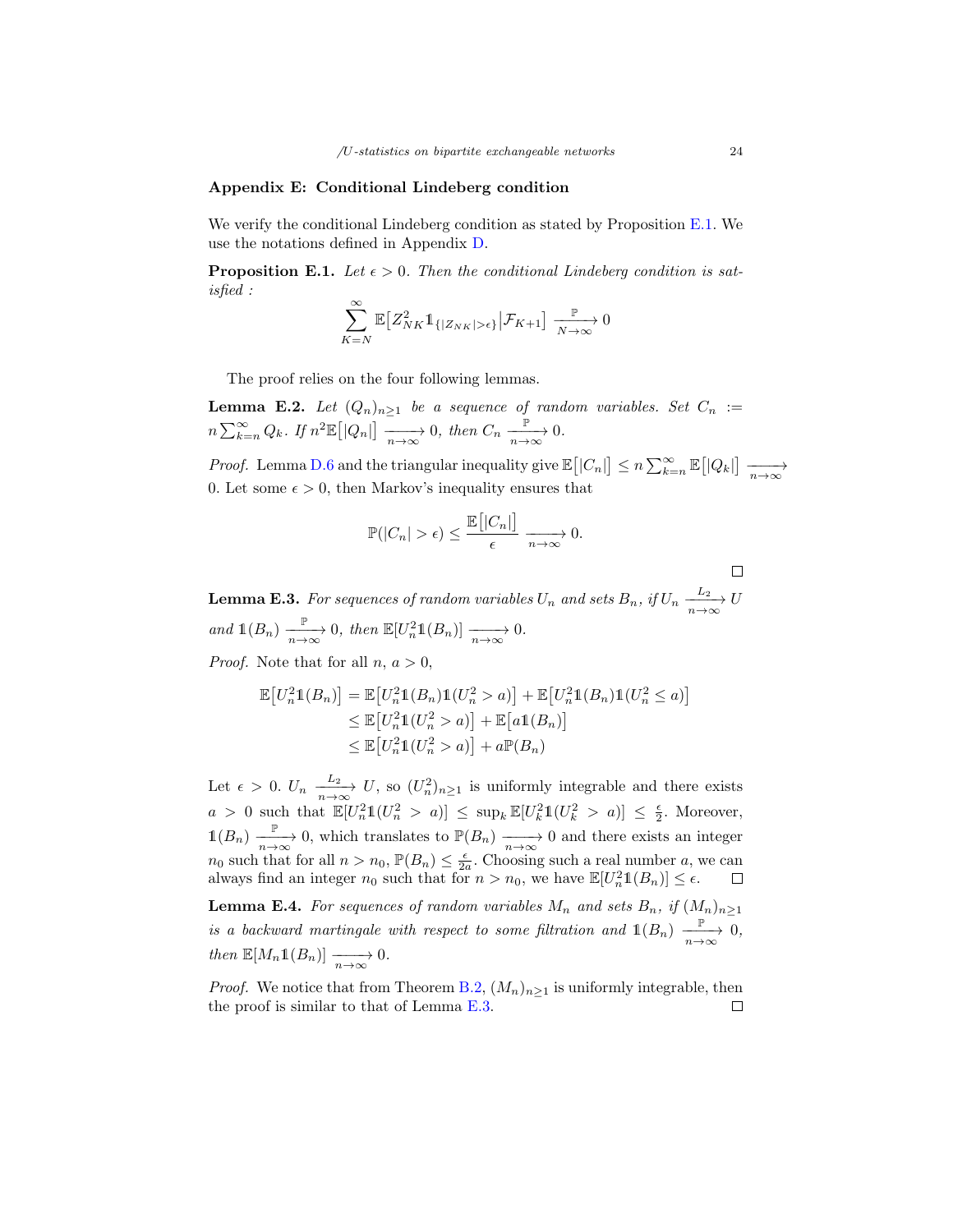<span id="page-24-0"></span>**Lemma E.5.** Set  $A_K := m_K^{-1} {n_K \choose 2}^{-1} \sum_{\substack{2 \le i_2 \le m_K+1 \ \le j_1 < j_2 \le n_K}} X_{[1,i_2;j_1,j_2]}$ . If  $K \in \mathcal{B}_c$ , then  $A_K \stackrel{\mathcal{D}}{=} \delta_K$ , where  $\delta_K$  is defined in Lemma [D.2.](#page-19-1)

*Proof.* Remember that if  $K \in \mathcal{B}_c$  (see Definition [A.1\)](#page-16-1), then by symmetry of h,  $\delta_K = (m_K - 1)^{-1} {n_K \choose 2}^{-1}$ 1≤i<sub>2</sub>≤m<sub>K</sub>-1<br>1≤j<sub>1</sub><j<sub>2</sub>≤n<sub>K</sub>  $X_{[m_K,i_2;j_1,j_2]}$ . The exchangeability of Y says

that all permutations on the rows and the columns of  $Y$  leave its distribution unchanged, hence for all  $(\sigma_1, \sigma_2) \in \mathbb{S}_{m_K} \times \mathbb{S}_{n_K}$ , we have

$$
\delta_K \stackrel{\mathcal{L}}{=} (m_K - 1)^{-1} {n_K \choose 2}^{-1} \sum_{\substack{1 \le i_2 \le m_K - 1 \\ 1 \le j_1 < j_2 \le n_K}} X_{[\sigma_1(m_K), \sigma_1(i_2); \sigma_2(j_1), \sigma_2(j_2)]}.
$$

Consider  $\sigma_2$  to be the identity and  $\sigma_1 \in \mathbb{S}_{m_K}$  the permutation defined by :

- $\sigma_1(i) = i + 1$  if  $i < m_K$ ,
- $\sigma_1(m_K) = 1$ ,
- $\sigma_1(i) = i$  if  $i > m_K$ .

Then  $A_K = (m_K - 1)^{-1} {n_K \choose 2}^{-1}$  $X_{[\sigma_1(m_K),\sigma_1(i_2);\sigma_2(j_1),\sigma_2(j_2)]}$ , hence 1≤i<sub>2</sub>≤m<sub>K</sub>-1<br>1≤j<sub>1</sub><j<sub>2</sub>≤n<sub>K</sub>  $\Box$ 

 $A_K \stackrel{\mathcal{L}}{=} \delta_K.$ 

*Proof of Proposition [E.1.](#page-23-0)* Similarly to the proof of the Proposition [D.1,](#page-18-0) we can verify the conditional Lindeberg condition by decomposing the sum along with  $K + 1 \in \mathcal{B}_c$  and  $K + 1 \in \mathcal{B}_{1-c}$  (Corollary [2.3\)](#page-3-3), so here we only consider  $\sum_{\substack{K=N+1\\K\in\mathcal{B}_c}}^{\infty}$  $\mathbb{E}\big[Z_{N,K-1}^2 1\!\!1_{\{|Z_{N,K-1}|>\epsilon\}}|\mathcal{F}_K\big].$ 

Like previously, using Proposition  $A.2$ , we can transform the sum over  $K$  into a sum over  $m$  :

$$
\sum_{\substack{K=N+1\\K\in\mathcal{B}_c}}^{\infty} \mathbb{E}\big[Z_{N,K-1}^2\mathbb{1}_{\{|Z_{N,K-1}|>\epsilon\}}|\mathcal{F}_K\big]=\sum_{m=m_{N+1}}^{\infty} \mathbb{E}\big[Z_{N,\kappa_c(m)-1}^2\mathbb{1}_{\{|Z_{N,\kappa_c(m)-1}|>\epsilon\}}|\mathcal{F}_{\kappa_c(m)}\big],
$$

where  $\kappa_c(m) = \lfloor \frac{m-2}{c} \rfloor$ .

We remark that for  $m \ge m_{N+1} = m_N + 1 > c(N + 1) + 2$ ,

$$
\label{eq:bound_1} \begin{split} \mathbbm{1}_{\left\{\left|Z_{N,\kappa_{c}(m)-1}\right|>\epsilon\right\}} &\leq \mathbbm{1}_{\left\{\frac{2\sqrt{N}}{m-2}\left|U_{\kappa_{c}(m)}-\delta_{\kappa_{c}(m)}\right|>\epsilon\right\}}\\ &\leq \mathbbm{1}_{\left\{\left|U_{\kappa_{c}(m)}-\delta_{\kappa_{c}(m)}\right|>\frac{m-2}{2\sqrt{\frac{m-2}{c}}}\epsilon\right\}}\\ &\leq \mathbbm{1}_{\left\{\left|U_{\kappa_{c}(m)}\right|>\frac{\sqrt{c(m-2)}}{4}\epsilon\right\}}+\mathbbm{1}_{\left\{\left|\delta_{\kappa_{c}(m)}\right|>\frac{\sqrt{c(m-2)}}{4}\epsilon\right\}}. \end{split}
$$

So, using the identity  $(U_{\kappa_c(m)} - \delta_{\kappa_c(m)})^2 \leq 2(U_{\kappa_c(m)}^2 + \delta_{\kappa_c(m)}^2)$ , we get for  $m \geq$  $m_{N+1},$ 

$$
\begin{split} &\mathbb{E}\big[Z_{N,\kappa_c(m)-1}^21_{\{|Z_{N,\kappa_c(m)-1}|>\epsilon\}}|\mathcal{F}_{\kappa_c(m)}\big] \\ &\leq \frac{8N}{(m-2)^2}\mathbb{E}\bigg[(U_{\kappa_c(m)}^2+\delta_{\kappa_c(m)}^2)\bigg(1_{\{|U_{\kappa_c(m)}|>\frac{\sqrt{c(m-2)}}{4}\epsilon\}}+1_{\{|{\delta_{\kappa_c(m)}|>\frac{\sqrt{c(m-2)}}{4}\epsilon\}}\bigg)\bigg|\mathcal{F}_{\kappa_c(m)}\bigg]. \end{split}
$$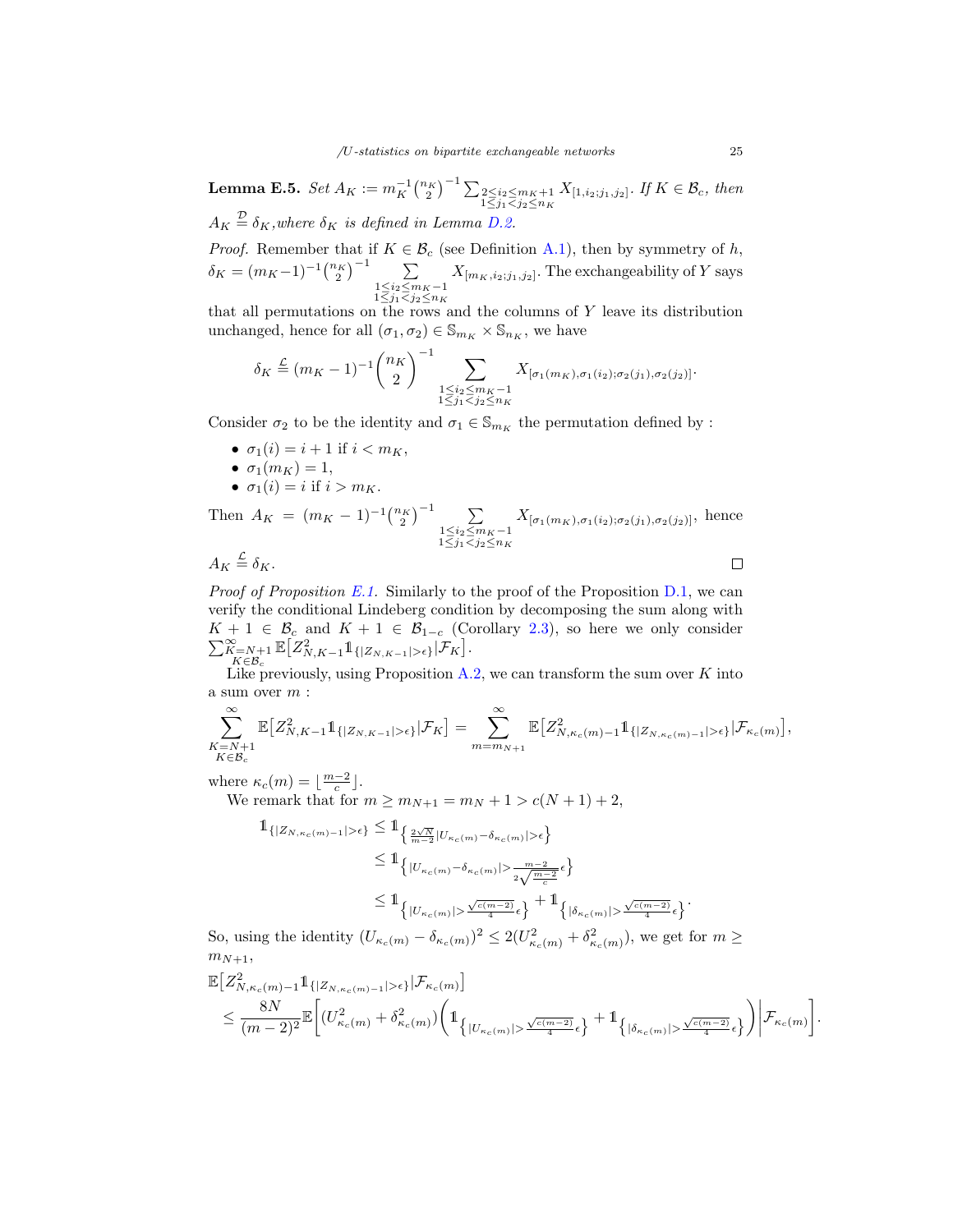This inequality and Lemma [E.2](#page-23-3) imply that a sufficient condition to have the conditional Lindeberg condition is

<span id="page-25-4"></span>
$$
\mathbb{E}\bigg[\big(U_{\kappa_c(m)}^2 + \delta_{\kappa_c(m)}^2\big)\bigg(\mathbb{1}_{\left\{|U_{\kappa_c(m)}| > \frac{\sqrt{c(m-2)}}{4}\epsilon\right\}} + \mathbb{1}_{\left\{|{\delta_{\kappa_c(m)}| > \frac{\sqrt{c(m-2)}}{4}\epsilon\right\}}\bigg)\bigg] \xrightarrow[m \to \infty]{} 0. \tag{16}
$$

Next, we prove that this condition is satisfied.

First, note that

$$
\mathbb{P}\left(|U_{\kappa_c(m)}| > \frac{\sqrt{c(m-2)}}{4}\epsilon\right) \le \frac{4\mathbb{E}[|U_{\kappa_c(m)}|]}{\epsilon\sqrt{c(m-2)}} \xrightarrow[m \to \infty]{} 0
$$

and

$$
\mathbb{P}\left(|\delta_{\kappa_c(m)}| > \frac{\sqrt{c(m-2)}}{4}\epsilon\right) \leq \frac{4\mathbb{E}[|\delta_{\kappa_c(m)}|]}{\epsilon\sqrt{c(m-2)}} \xrightarrow[m \to \infty]{} 0.
$$

Now, remember that from Proposition [C.1,](#page-17-1)  $U_K \xrightarrow[K \to \infty]{L_2} U_\infty$ , therefore  $U_{\kappa_c(m)} \xrightarrow[m \to \infty]{L_2}$  $U_{\infty}$  and Lemma [E.3](#page-23-2) can be applied, which gives

<span id="page-25-0"></span>
$$
\mathbb{E}\bigg[U_{\kappa_c(m)}^2\bigg(\mathbb{1}_{\{|U_{\kappa_c(m)}|>\frac{\sqrt{c(m-2)}}{4}\epsilon\}}+\mathbb{1}_{\{|{\delta}_{\kappa_c(m)}|>\frac{\sqrt{c(m-2)}}{4}\epsilon\}}\bigg)\bigg] \xrightarrow[m\to\infty]{} 0. \tag{17}
$$

Likewise, we calculated  $\mathbb{E}[\delta_K^2|\mathcal{F}_K]$  in the proof of Lemma [D.4.](#page-19-2) The application of Lemma [D.3](#page-19-3) shows that  $\mathbb{E}[\delta^2_{\kappa_c(m)}|\mathcal{F}_{\kappa_c(m)}]$  is a backward martingale. It follows from Lemma [E.4](#page-23-4) that

<span id="page-25-1"></span>
$$
\mathbb{E}\bigg[\delta_{\kappa_c(m)}^2 1\!\!1_{\left\{|U_{\kappa_c(m)}|>\frac{\sqrt{c(m-2)}}{4}\epsilon\right\}}\bigg] = \mathbb{E}\bigg[\mathbb{E}[\delta_{\kappa_c(m)}^2|\mathcal{F}_{\kappa_c(m)}|1\!\!1_{\left\{|U_{\kappa_c(m)}|>\frac{\sqrt{c(m-2)}}{4}\epsilon\right\}}\bigg]\xrightarrow[m\to\infty]{m\to\infty} 0.
$$

Finally, applying Lemma [E.5,](#page-24-0) we obtain

<span id="page-25-2"></span>
$$
\mathbb{E}\bigg[\delta_{\kappa_c(m)}^2 1\!\!1_{\left\{|\delta_{\kappa_c(m)}|>\frac{\sqrt{c(m-2)}}{4}\epsilon\right\}}\bigg] = \mathbb{E}\bigg[A_{\kappa_c(m)}^2 1\!\!1_{\left\{|A_{\kappa_c(m)}|>\frac{\sqrt{c(m-2)}}{4}\epsilon\right\}}\bigg],\qquad(19)
$$

where  $A_K = m_K^{-1} {n_K \choose 2}^{-1} \sum_{\substack{2 \le i_2 \le m_K+1 \ 1 \le j_1 < j_2 \le n_K}} X_{[1,i_2;j_1,j_2]}$ . Using similar arguments as in the proof of Proposition  $\overline{C}.1$ , it can be shown that  $A_K$  is a square integrable backward martingale with respect to the decreasing filtration  $\mathcal{F}_K^A$  =  $\sigma(A_K, A_{K+1}, \ldots)$ . Therefore, Theorem [B.2](#page-17-4) ensures that there exists  $A_{\infty}$  such that  $A_K \xrightarrow[K \to \infty]{L_2} A_\infty$ . This proves that  $A_{\kappa_c(m)} \xrightarrow[m \to \infty]{L_2} A_\infty$ , so applying Lemma [E.3](#page-23-2) again, we obtain

<span id="page-25-3"></span>
$$
\mathbb{E}\bigg[A_{\kappa_c(m)}^2 1\!\!1_{\left\{|A_{\kappa_c(m)}|>\frac{\sqrt{c(m-2)}}{4}\epsilon\right\}}\bigg]\xrightarrow[m\to\infty]{} 0.\tag{20}
$$

Combining  $(17)$ ,  $(18)$ ,  $(19)$  and  $(20)$ , we deduce that the sufficient condition [\(16\)](#page-25-4) is satisfied, thus concluding the proof.

 $\Box$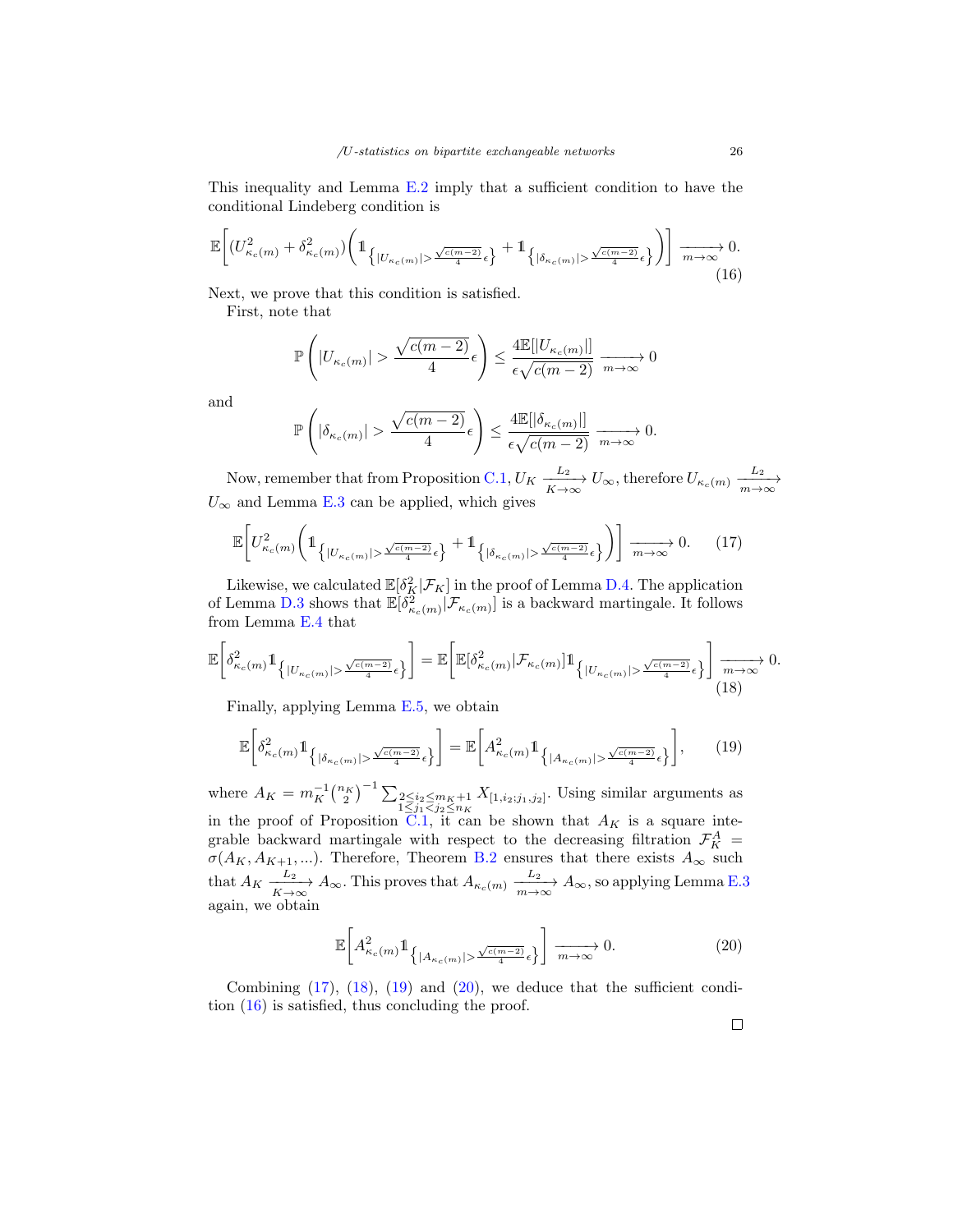#### <span id="page-26-0"></span>Appendix F: Hewitt-Savage theorem

Proof of Theorem [2.10.](#page-6-0) This proof adapts the steps taken by [Feller](#page-28-7) [\(1971\)](#page-28-7) and detailed by [Durrett](#page-28-8) [\(2019\)](#page-28-8) to our case. Let  $A \in \mathcal{E}_{\infty}$ .

First, let  $\mathcal{A}_N = \sigma((\xi_i)_{1 \leq i \leq m_N}, (\eta_j)_{1 \leq j \leq n_N}, (\zeta_{ij})_{1 \leq i \leq m_N, 1 \leq j \leq n_N}),$  the  $\sigma$ -field generated by the random variables associated with the first  $m_N$  rows and  $n_N$ columns. Notice that  $A \in \mathcal{A} := \bigcap_{n=1}^{\infty} A_N$ . Since A is the limit of  $A_N$ , then for all  $\epsilon > 0$ , there exists a N and an associated set  $A_N \in \mathcal{A}_N$  such that  $\mathbb{P}(A - A \cap A_N) < \epsilon$  and  $\mathbb{P}(A_N - A \cap A_N) < \epsilon$ , so that  $\mathbb{P}(A \Delta A_N) < 2\epsilon$ , where  $\Delta$ is the symmetric difference operator, i.e.  $B\Delta C = (B - C) \cup (C - B)$ . Therefore, we can pick a sequence of sets  $A_N$  such that  $\mathbb{P}(A\Delta A_N) \longrightarrow 0$ .

Next, we consider the row-column permutation  $\Phi^{(N)} = (\sigma_1^{(N)}, \sigma_2^{(N)}) \in \mathbb{S}_{m_N}$  ×  $\mathbb{S}_{n \times}$  defined by

$$
\sigma_1^{(N)}(i) = \begin{cases} i+m_N & \text{if } 1 \leq i \leq m_N, \\ i-m_N & \text{if } m_N+1 \leq i \leq 2m_N, \\ i & \text{if } 2m_N+1 \leq i. \end{cases}
$$

$$
\sigma_2^{(N)}(j) = \begin{cases} j+n_N & \text{if } 1 \leq j \leq n_N, \\ j-n_N & \text{if } n_N+1 \leq j \leq 2n_N, \\ j & \text{if } 2n_N+1 \leq j. \end{cases}
$$

Since  $A \in \mathcal{E}_{\infty}$ , by the definition of  $\mathcal{E}_{\infty}$ , it follows that

$$
\left\{\omega:\Phi^{(N)}\omega\in A\right\}=\left\{\omega:\omega\in A\right\}=A.
$$

Using this, if we denote  $A'_N := \{ \omega : \Phi^{(N)} \omega \in A_N \}$ , then we can write that

$$
\left\{\omega: \Phi^{(N)}\omega \in A_N \Delta A\right\} = \left\{\omega: \omega \in A'_N \Delta A\right\} = A'_N \Delta A.
$$

Furthermore, the  $(U_i)_{1\leq i<\infty}$ ,  $(V_j)_{1\leq j<\infty}$  and  $(L_{ij})_{1\leq i<\infty,1\leq j<\infty}$  are i.i.d., so

$$
\mathbb{P}(A_N \Delta A) = \mathbb{P}(\omega : \omega \in A_N \Delta A) = \mathbb{P}(\omega : \Phi^{(N)} \omega \in A_N \Delta A).
$$

and we conclude that  $\mathbb{P}(A'_N \Delta A) = \mathbb{P}(A_N \Delta A) \longrightarrow 0$ .

From this, we derive that  $\mathbb{P}(A_N) \longrightarrow \mathbb{P}(A)$  and  $\mathbb{P}(A'_N) \longrightarrow \mathbb{P}(A)$ . We also remark that  $\mathbb{P}(A_N \Delta A'_N) \leq \mathbb{P}(A_N \Delta A) + \mathbb{P}(A'_N \Delta A) \longrightarrow 0$ , so  $\mathbb{P}(A_N \cap A'_N) \longrightarrow$  $\mathbb{P}(A).$ 

But  $A_N$  and  $A'_N$  are independent, so we have  $\mathbb{P}(A_N \cap A'_N) = \mathbb{P}(A_N)\mathbb{P}(A'_N) \longrightarrow$  $\mathbb{P}(A)^2$ , therefore  $\mathbb{P}(A) = \mathbb{P}(A)^2$ , which means that  $\mathbb{P}(A) = 0$  or 1.

### <span id="page-26-1"></span>Appendix G: Application of Cramér-Wold theorem

*Proof of Lemma [3.1.](#page-9-0)* For some  $t = (t_1, t_2) \in \mathbb{R}^2 \setminus \{(0, 0)\},$  we set  $h_t := t_1 h_1 +$  $t_2h_2$ . Then  $t_1U_N^{h_1} + t_2U_N^{h_2} = U_N^{h_t}$  is a U-statistic with quadruplet kernel  $h_t$ .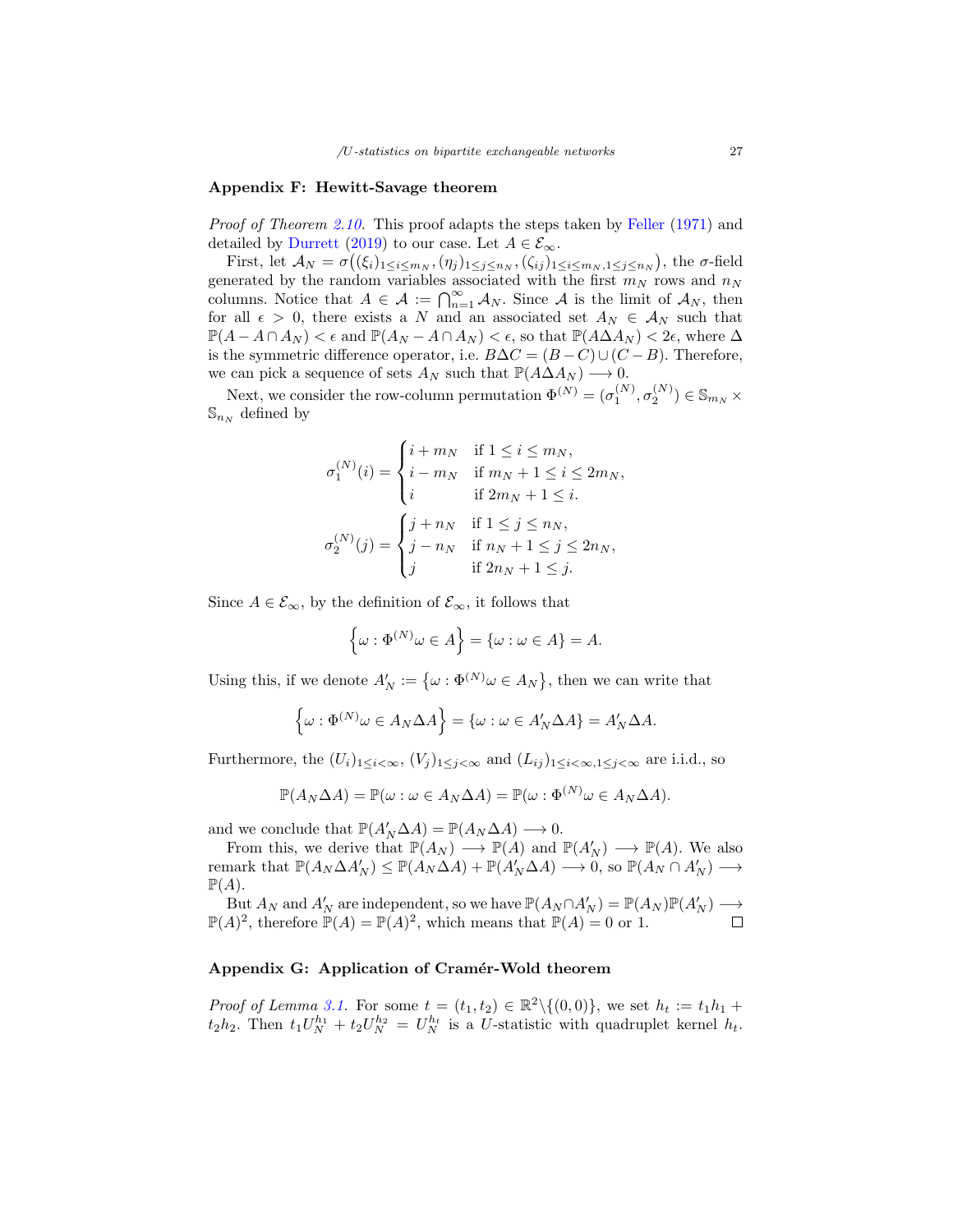Using Cauchy-Schwarz inequality and the fact that  $\mathbb{E}[h_1(Y_{\{1,2;1,2\}})^2] < \infty$  and  $\mathbb{E}[h_2(Y_{\{1,2;1,2\}})^2] < \infty$ , we have furthermore

$$
\mathbb{E}[h_t(Y_{\{1,2;1,2\}})^2] = t_1^2 \mathbb{E}[h_1(Y_{\{1,2;1,2\}})^2] + t_2 \mathbb{E}[h_2(Y_{\{1,2;1,2\}})^2]
$$
  
+  $2t_1t_2 \mathbb{E}[h_1(Y_{\{1,2;1,2\}})h_2(Y_{\{1,2;1,2\}})],$   
 $\leq t_1^2 \mathbb{E}[h_1(Y_{\{1,2;1,2\}})^2] + t_2 \mathbb{E}[h_2(Y_{\{1,2;1,2\}})^2]$   
+  $2t_1t_2 \sqrt{\mathbb{E}[h_1(Y_{\{1,2;1,2\}})^2] \mathbb{E}[h_2(Y_{\{1,2;1,2\}})^2]},$   
 $< \infty.$ 

In addition,  $h_t \neq 0$ , so Theorem [2.6](#page-4-0) also applies for  $U_N^{h_t}$  and  $\sqrt{N}(U_N^{h_t} U_{\infty}^{h_t}$ )  $\frac{\mathcal{D}}{N \to \infty} \mathcal{N}(0, V^{h_t})$ , where  $U_{\infty}^{h_t} = t_1 U_{\infty}^{h_1} + t_2 U_{\infty}^{h_2}$  and  $V^{h_t} = t_1^2 V^{h_1} + t_2^2 V^{h_2} +$  $2t_1t_2C^{h_1,h_2} = t^T\Sigma t$  where  $C^{h_1,h_2}$  and  $\Sigma$  are defined in this Lemma.

By taking the obvious case where  $t = (0,0)$  and  $U_N^{h_t} = 0 \xrightarrow[N \to \infty]{} 0$  into ac-

 $\text{count, we can finally apply Cramér-Wold theorem which states that } \sqrt{N}\left(U_{N}^{h_{1}}-U_{\infty}^{h_{1}}, U_{N}^{h_{2}}-U_{\infty}^{h_{2}}\right).$ converges jointy in distribution to a multivariate Gaussian with covariance matrix  $\Sigma$  with the desired form, so this concludes the proof.  $\Box$ 

#### <span id="page-27-0"></span>Appendix H: Some U-statistics written with matrix operations

Following formula  $(14)$ , we write all the remaining U-statistics considered in the examples described in Sections [3.1](#page-7-1) and [3.2](#page-10-2) as simple operations on matrices,

$$
U_N^{h_2} = \frac{1}{m_N(m_N - 1)n_N(n_N - 1)} \left[ (|Y_N|_1)^2 - |Y_N^T Y_N|_1 + \text{Tr}(Y_N^T Y_N) - |Y_N Y_N^T|_1 + \text{Tr}(Y_N Y_N^T) - |Y_N^{\odot 2}|_1 \right],
$$
  
\n
$$
U_N^{h_3} = \frac{1}{m_N(m_N - 1)n_N} \left[ |Y_N Y_N^T|_1 - \text{Tr}(Y_N Y_N^T) \right],
$$
  
\n
$$
U_N^{h_4} = \frac{1}{m_N n_N(n_N - 1)} \left[ |\tilde{Y}_N^T \tilde{Y}_N|_1 - \text{Tr}(\tilde{Y}_N^T \tilde{Y}_N) \right],
$$
  
\n
$$
U_N^{h_5} = \frac{1}{m_N n_N} |Y_N|_1,
$$
  
\n
$$
U_N^{h_6} = \frac{1}{m_N n_N(n_N - 1)} \left[ |\tilde{Y}_N^T Y_N|_1 - \text{Tr}(\tilde{Y}_N^T Y_N) \right].
$$

where Tr is the trace operator and  $\tilde{Y}$  is defined by  $\tilde{Y}_{ij} = Y_{ij}^2 - Y_{ij}$ .

### Acknowledgements

The author thanks Stéphane Robin (INRAE), Sophie Donnet (INRAE) and François Massol (CNRS) for many fruitful discussions and insights. This work was funded by a grant from Région Île-de-France and by the grant ANR-18-CE02-0010-01 of the French National Research Agency ANR (project EcoNet).